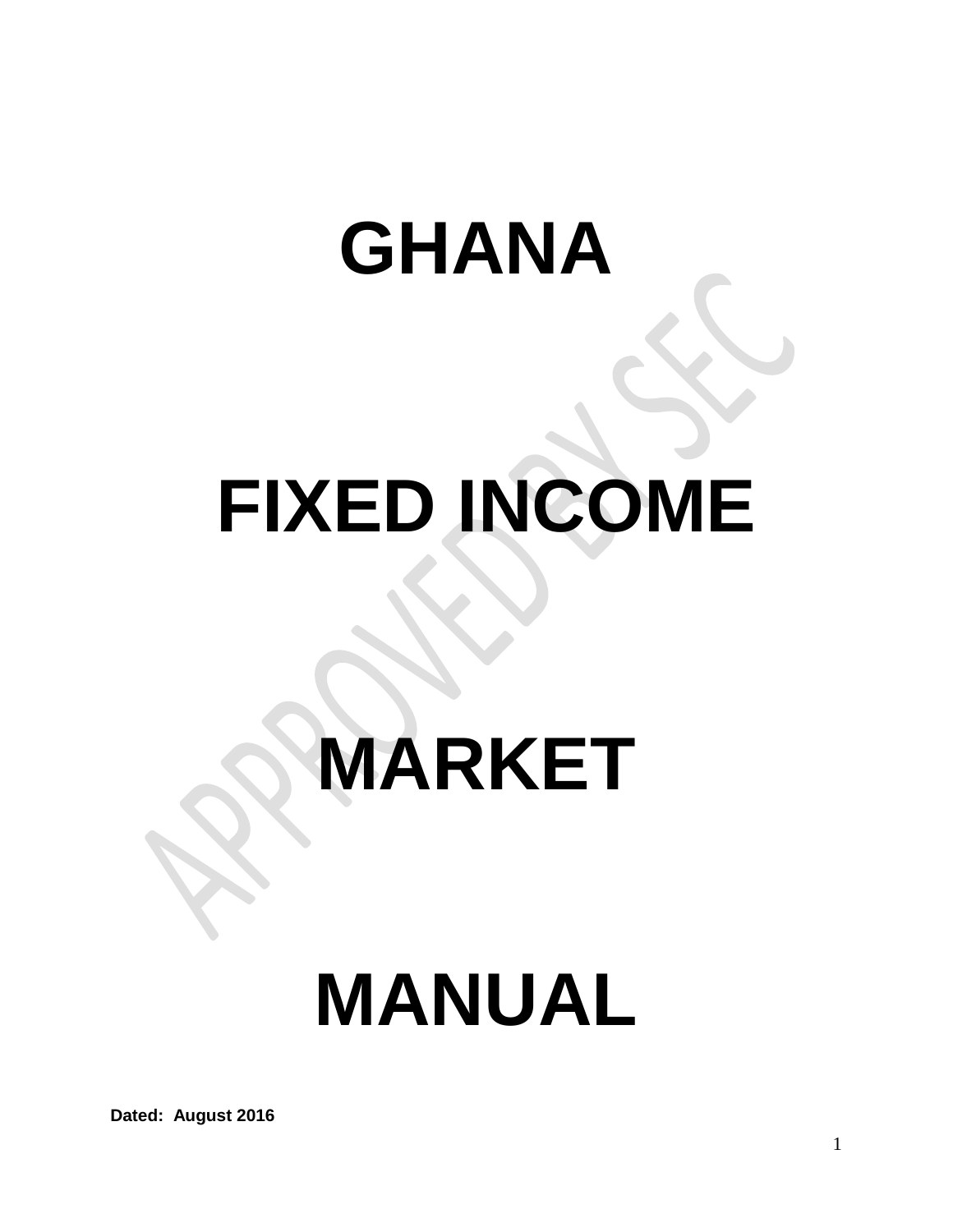#### **TABLE OF CONTENTS**

#### **Description**

| Part 1 - Introduction                |                                         | 4  |
|--------------------------------------|-----------------------------------------|----|
| Part 2 - Structure                   |                                         |    |
|                                      | Overview                                | 5  |
|                                      | <b>Type of Securities</b>               |    |
|                                      | <b>Admission of Securities</b>          |    |
|                                      | <b>GFIM Dealing Members</b>             | 6  |
|                                      | Market Infrastructure                   |    |
|                                      | <b>Stakeholders and Ownership</b>       | 7  |
|                                      | Governance                              |    |
| Part 3 - Membership Rules            |                                         |    |
|                                      | Eligibility                             | 8  |
|                                      | <b>Obligations or Responsibilities</b>  |    |
|                                      | Code of Conduct                         | 10 |
| Part 4 – Trading Rules               |                                         | 11 |
|                                      | <b>General Provisions</b>               | 12 |
|                                      | Trading Infrastructure or System        |    |
|                                      | <b>Types of Transactions</b>            |    |
|                                      | <b>Trading Hours</b>                    |    |
|                                      | <b>Trading Methodology</b>              |    |
|                                      | <b>Quotes or Order Convention</b>       | 13 |
|                                      | <b>Benchmarked Securities</b>           |    |
|                                      | <b>Request for Quotes (RFQ)</b>         |    |
|                                      | Spread                                  |    |
|                                      | <b>Mode of Communication</b>            | 14 |
|                                      | <b>Execution and Validity of Quotes</b> |    |
|                                      | <b>Trading Halt and Suspension</b>      |    |
|                                      | Prices                                  | 15 |
|                                      | Concluding a Deal                       |    |
|                                      | <b>Record Keeping</b>                   |    |
|                                      | <b>Trade Confirmation</b>               |    |
|                                      | <b>Performance Evaluation</b>           |    |
| Part 5 – Clearing & Settlement Rules |                                         |    |
|                                      | <b>Settlement Obligation</b>            | 17 |
|                                      | <b>Settlement Cycle</b>                 |    |
|                                      | <b>Cash Settlement</b>                  |    |
|                                      | <b>Securities Settlement</b>            |    |
|                                      | Delivery versus Payment                 |    |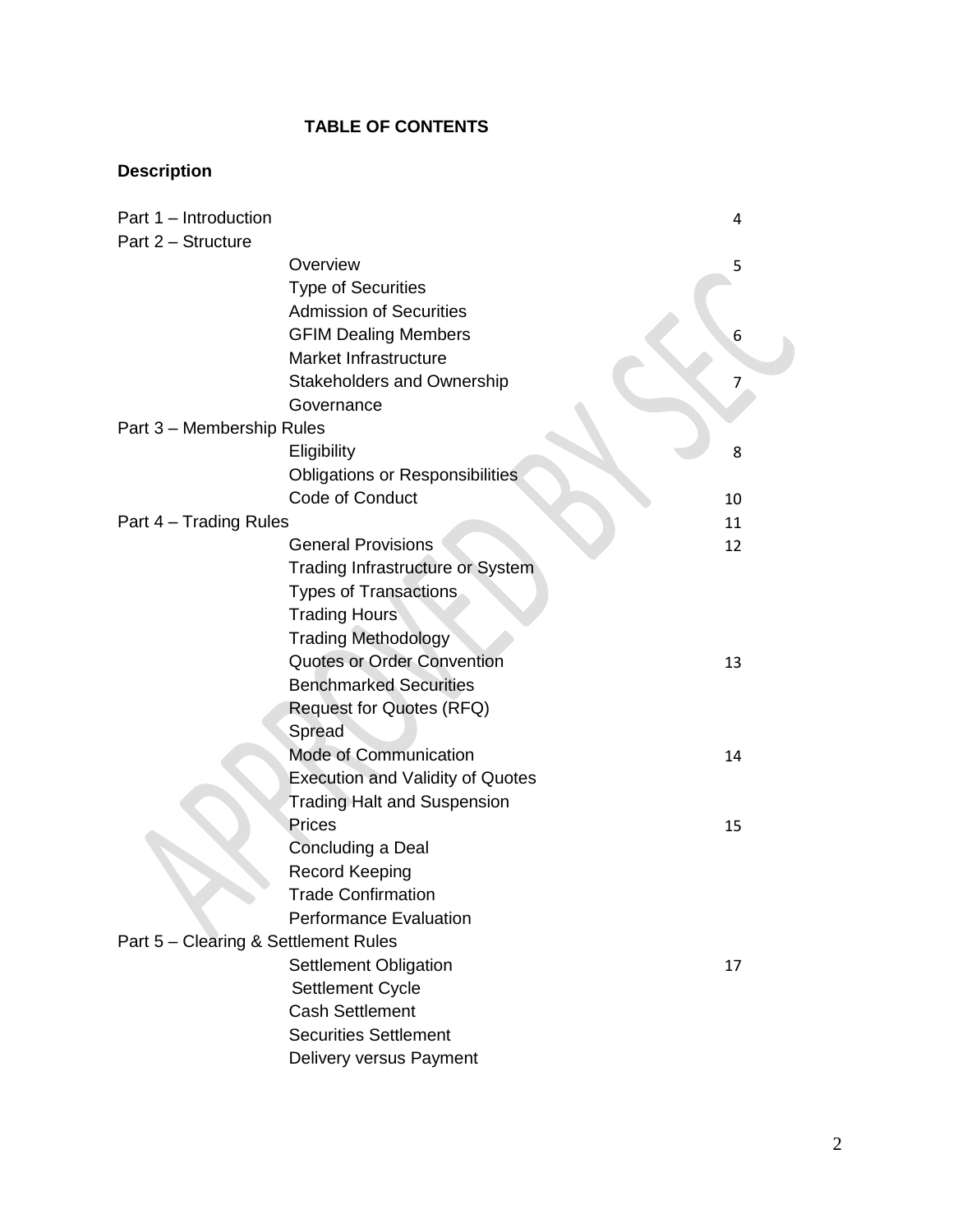| Part 6 - Sanctions & Dispute Resolution |                                                   |    |
|-----------------------------------------|---------------------------------------------------|----|
|                                         | Sanctions                                         | 18 |
|                                         | Complaints                                        |    |
|                                         | <b>Dispute Resolution</b>                         |    |
| Part 7 - Fees, Taxes & Commissions      |                                                   |    |
|                                         | Withholding Taxes on Interest Incomes             | 19 |
|                                         | <b>Membership Fees</b>                            |    |
|                                         | <b>Listing or Issuer Fees</b>                     |    |
|                                         | <b>Trading Commissions</b>                        | 20 |
| Part 8 - Admission or Listing Rules     |                                                   |    |
|                                         | <b>Issuers</b>                                    | 21 |
|                                         | <b>Types of Securities</b>                        |    |
|                                         | <b>General Principles</b>                         |    |
|                                         | Sponsors of an Admission or Listing               | 22 |
|                                         | <b>Admission or Listing Requirements</b>          |    |
|                                         | <b>Transferability of Securities</b>              | 23 |
|                                         | Conditions relating to directors & management     |    |
|                                         | Methods by which securities may be brought        |    |
|                                         | Submission of Documents by Issuers                |    |
|                                         | Suspension of Listing and Compulsory De-Listing   | 24 |
|                                         | <b>Voluntary De-Listing</b>                       | 25 |
|                                         | The Listing Process for an Offer for Subscription |    |
|                                         | The Process for Listing by Introduction           | 26 |
|                                         | Contents of an Original Listing Application       |    |
|                                         | <b>Continuing Listing Obligations</b>             |    |
|                                         | Alteration of Issuer's Regulation                 | 27 |
| Part 9 - Others                         |                                                   |    |
|                                         | <b>Dissemination of Trading Results</b>           | 28 |
|                                         | <b>Regulatory Reporting Requirements</b>          |    |
|                                         | <b>Access and Security</b>                        |    |
|                                         | Initiation of Inspection of GFIM Dealing Members  | 29 |
|                                         | Methods of Inspections                            |    |
|                                         | Inspection Reports to SEC                         |    |
|                                         | Liability                                         | 30 |
|                                         | <b>GFIM System Failure</b>                        |    |
|                                         | Dealer's System Failure                           |    |
|                                         | Power to Modify Rules                             |    |
|                                         | <b>Definitions</b>                                | 31 |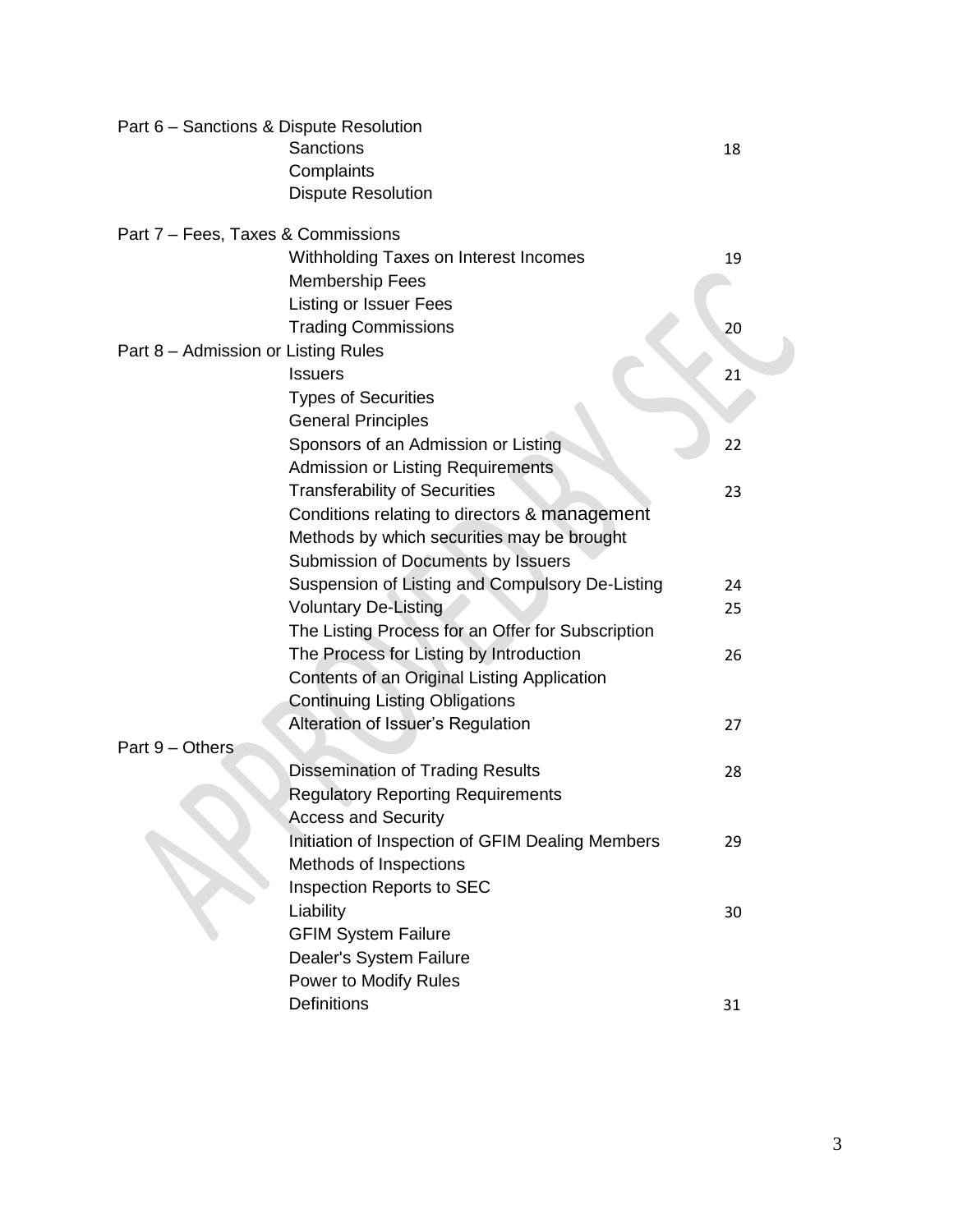### **Part 1: INTRODUCTION**

There is hereby established the Ghana Fixed Income Market (GFIM) under the existing securities market license of the Ghana Stock Exchange (GSE).

The GFIM will operate under a governing committee of stakeholders which shall take decisions on all matters relating to GFIM. The governing committee shall report to the Council of the Exchange. The Exchange shall therefore be responsible for the implementation and enforcement of the rules of the GFIM. In due course, a separate limited liability company may be incorporated to oversee the activities of GFIM.

The GFIM"s objective is to provide a fair, orderly, transparent and efficient market for fixed income and other similar securities or instruments.

The principal functions of the GFIM are approving the listing of fixed income and such similar securities or instruments and to provide a market for the secondary trading of such securities.

The Securities and Exchange Commission of Ghana hereby approves the establishment of the Ghana Fixed Income Market under powers granted to it by the Securities Industry Law (PNDC Law 333) as amended. The Manual sets out the Rules of the GFIM under the following broad parts:-

- (i) Introduction
- (ii) Structure, Type and Characteristics of the Market
- (iii) Membership, Trading, Clearing & Settlement and Listing Rules
- (iv) Fees and Commissions
- (v) Continuing Obligations including Sanctions and Dispute Resolution

The Rules embodied in this manual are binding on all Dealers as far as their operations on the GFIM are concerned. The GFIM may issue additional rules or guidelines from time to time, subject to the approval by the Securities and Exchange Commission.

The Rules in this manual shall be in addition to rules indicated in the following documents:

- (i) Requirements and Responsibilities of Primary Dealers in the Fixed Income Securities Market:
- (ii) Guidelines for Fixed Income Securities Market for Primary Dealers;
- (iii) Code of Conduct for Primary Dealers of Fixed Income Securities Market in Ghana;
- (iv) Code of Conduct of the Financial Markets (ACI); and
- (v) GSE Membership Code of Conduct Rules.

Where there are conflicts or inconsistencies between any of the document referred to in (i) to (v) above and the Manual, the Rules of the GFIM Manual shall prevail.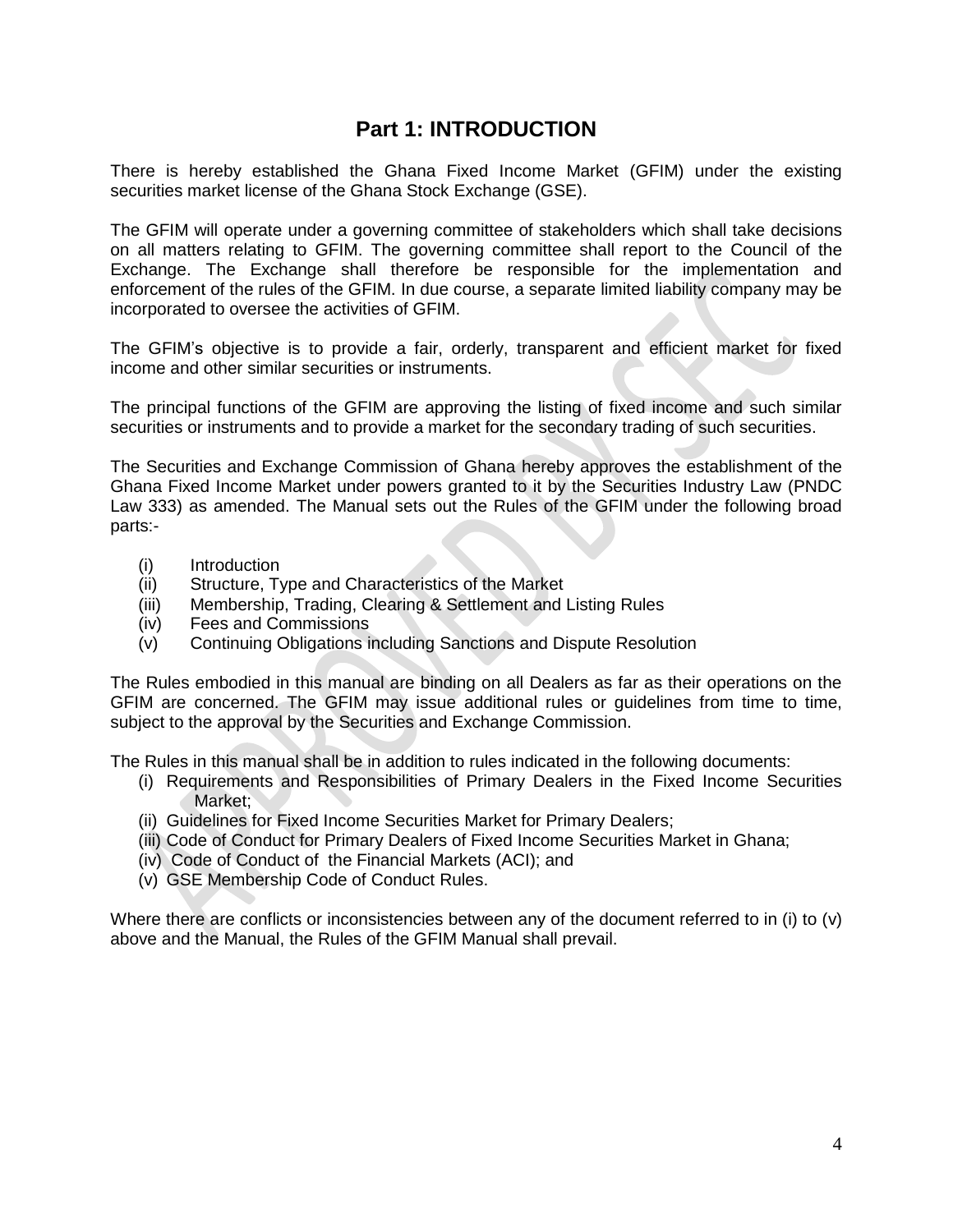## **Part 2: STRUCTURE, TYPE AND CHARACTERISTICS OF THE MARKET**

#### **1. Overview of the Market**

GFIM is a market to facilitate the secondary trading of all fixed income securities and other securities to be determined from time to time. The market has been established by key stakeholders in the financial market led by the Bank of Ghana (BoG), Ghana Stock Exchange, (GSE), Central Securities Depository Ghana Ltd (CSD), Ghana Association of Bankers, the Ministry of Finance, Financial Market Association (ACI Ghana) and Licensed Dealing Members (LDMs) of the Ghana Stock Exchange.

The GFIM is based on the existing license that the Ghana Stock Exchange (GSE) has to operate a market for securities. The GFIM will within the initial years of its existence, operate under a governing committee of stakeholders. However because GFIM is not a separate company yet, the Council of the GSE shall have ultimate responsibility for the market.

The main regulator for the market is the Securities and Exchange Commission. The Bank of Ghana shall be consulted on matters to do with the requirements and responsibilities of primary dealers as far as the market is concerned and also in respect of certain types of products to be dealt in on the GFIM, especially money market instruments.

The key objectives of the GFIM are to:

- (a) bring about greater efficiency;
- (b) better price discovery;
- (c) increased liquidity;
- (d) greater transparency in the secondary trading of fixed income securities in Ghana; and
- (e) bring secondary trading activities in fixed income securities in Ghana to international best practice.

#### **2. Type of Securities**

- (1) The following securities or instruments when issued shall be automatically admitted (listed) and traded on the GFIM:
	- (a) Government of Ghana treasury bills, notes and bonds; and
	- (b) Bank of Ghana money market instruments.
- (2) The following securities or instruments may be admitted (listed) and traded on the GFIM:
	- (a) quasi-Government of Ghana institutions" money market instruments, notes and bonds;
	- (b) corporate notes and bonds;
	- (c) local government bonds (i.e. metropolitan, municipal and district bonds);
	- (d) supra-national bonds;
	- (e) repos; and
	- (f) other fixed income or money market securities.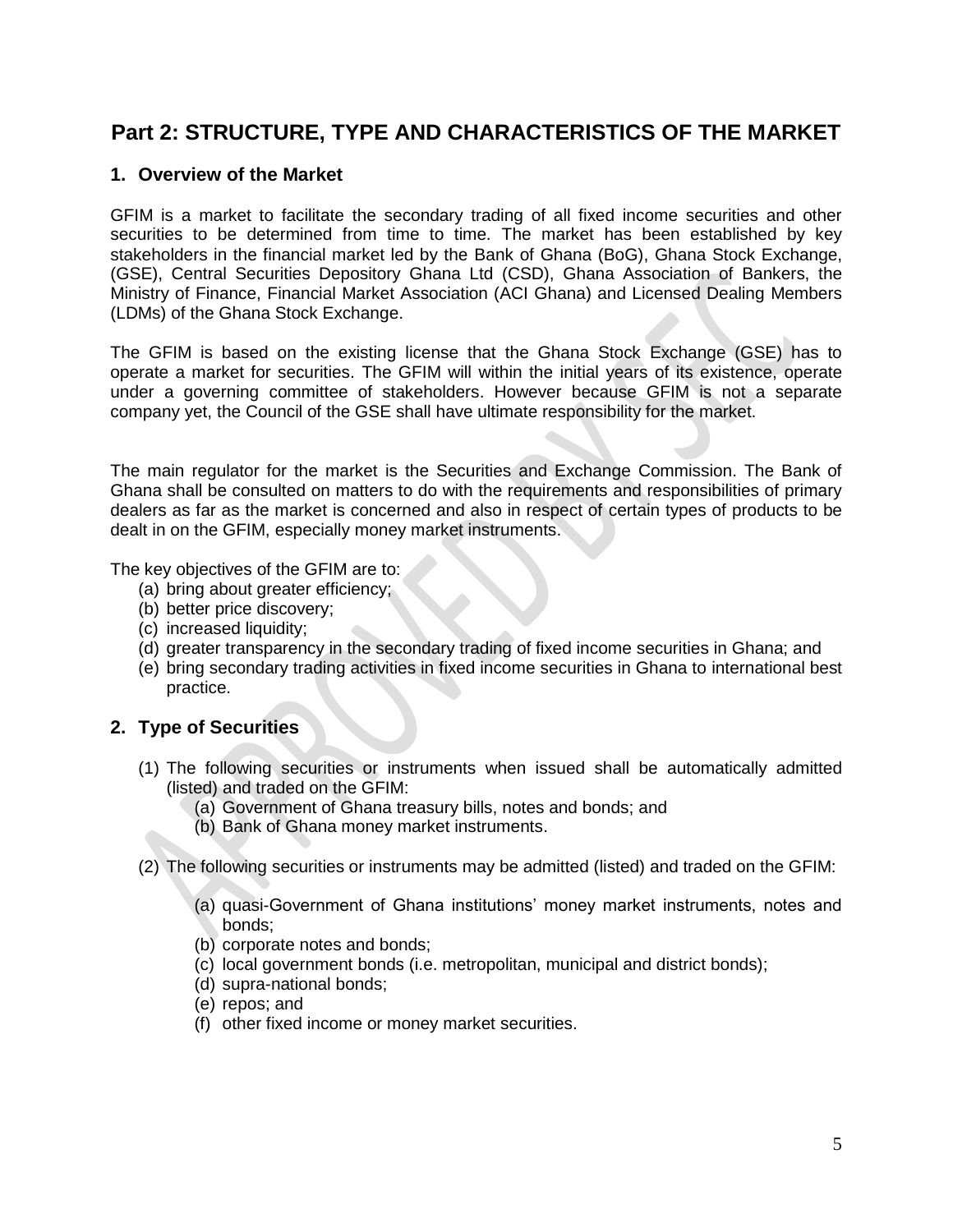#### **3. Admission of Securities**

The GFIM is a market for the admission (listing) to and trading in fixed income securities in Ghana. It therefore has the mandate to prescribe the requirements for obtaining and maintaining listing of fixed income securities.

The requirements comprise those to be met before securities are listed on GFIM and continuing obligations an issuer must comply with.

The GFIM retains the discretion to accept or reject applications based on the general principles indicated in the GFIM Listing Rules.

#### **4. GFIM Dealing Members**

- (1) Trading on the GFIM shall be limited to only authorized dealing entities herein referred to as GFIM Dealing Members
- (2) An entity seeking to do secondary trading in securities or instruments on the GFIM shall meet one of the following eligibility requirements:
	- (a) licensed by the Securities and Exchange Commission of Ghana to deal in securities and authorized by the Bank of Ghana as a primary dealer (PD); or
	- (b) a non-PD bank licensed by the Securities and Exchange Commission of Ghana to deal in securities; or
	- (c) a Licensed Dealing Member (LDM) of the Ghana Stock Exchange.
- (3) Any other entity must trade through one of the above mentioned GFIM dealing members.
- (4) The Bank of Ghana, for monetary policy purposes, shall be permitted to deal in Government of Ghana or Bank of Ghana securities listed on the GFIM.

#### **5. Market Infrastructure**

The infrastructure supporting the operations of the GFIM will consist of the following:-

- (1) An electronic trading and market surveillance system.
- (2) Clearing and Settlement System operated by the Central Securities Depository Ghana Ltd (CSD) with the Bank of Ghana as the settlement bank.
- (3) The depository system of the CSD.

#### **6. Stakeholders and Ownership**

- (1) The initial stakeholders of the GFIM are:
	- (a) Bank of Ghana;
	- (b) the Ghana Stock Exchange;
	- (c) the Central Securities Depository Ltd;
	- (d) Financial Markets Association (ACI) Ghana;
	- (e) the Ghana association of Bankers;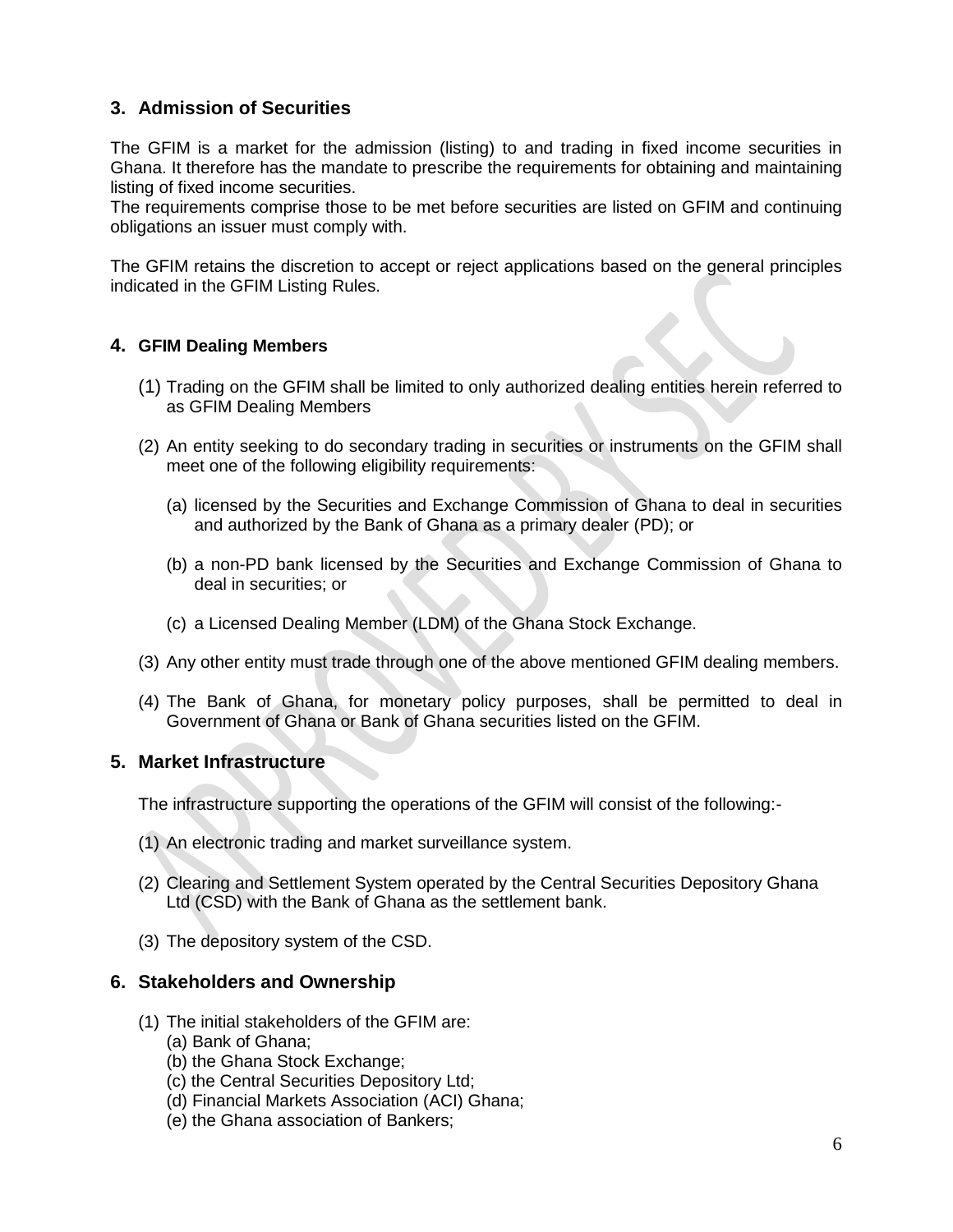(f) Licensed Dealing Members of the Ghana Stock Exchange; and (g) the Ministry of Finance.

- (2) After the incorporation of the GFIM as a separate legal entity, the initial shareholders will be from the following: (a) banks in Ghana; (b) Bank of Ghana; (c) ACI Ghana; (d) the Ghana Stock Exchange; (e) the CSD; and (f) LDMs of the GSE. In this approach, the GSE may be required to be the parent company and pay for same.
- (3) The alternative to incorporating a separate exchange dedicated to a fixed income market, is allowing the GFIM to be part of a demutualized GSE (company limited by shares) and for the identified stakeholders to be given the opportunity to buy shares in the entity.

#### **7. Governance**

- (1) The operations of the GFIM prior to incorporation as a separate legal entity shall be overseen by a Governing Committee comprising:
	- i. the first deputy Governor of the Bank of Ghana chairperson;
	- ii. the Treasurer of the Bank of Ghana;
	- iii. the MD or Deputy MD of the Ghana Stock Exchange;
	- iv. the CEO or Deputy CEO of the Central Securities Depository Ltd;
	- v. two representatives of the Ghana Association of Bankers (be an MD or executive director level of a bank);
	- vi. a representative of ACI Ghana;
	- vii. two representatives of the Ghana Securities Industry Association one whom must be from the licensed dealing membership of the GSE;
	- viii. the head of the Debt Management Division of the Ministry of Finance; and
	- ix. the head of GFIM.

The Company Secretary of the Ghana Stock Exchange shall act as the Secretary to the Governing Committee.

- (2) The GFIM governing committee (the committee) has the authority of the Council of the GSE to take decisions on all matters relating to GFIM. However because GFIM is not a separate company yet, the Council of the GSE shall have ultimate responsibility for the market.
- (3) The terms of reference of the Governing Committee shall among other things include:
	- (a) oversight responsibility over the orderly and efficient running of the market; (i.e. all technical aspects of the market); and
	- (b) the powers to set up various market committees as and when needed to deal with listings, risk management, finances and the development of the GFIM.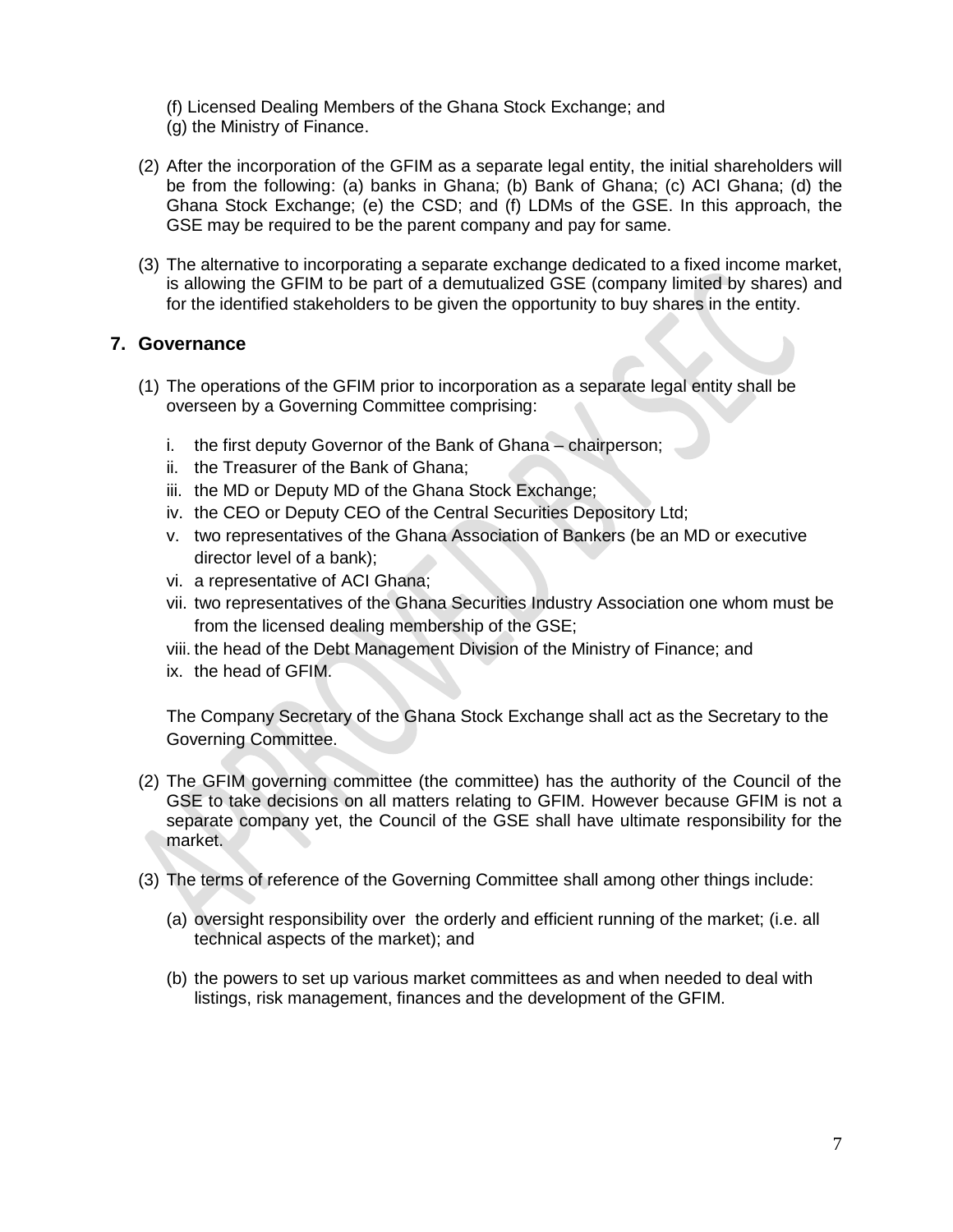## **Part 3: MEMBERSHIP RULES OF GFIM**

#### **1. Eligibility**

- (1) Trading on the GFIM shall be limited to only GFIM Dealing Members.
- (2) The entities that are eligible to be admitted as GFIM Dealing Members, shall be:
	- (a) licensed by the Securities and Exchange Commission of Ghana to deal in securities and authorized by the Bank of Ghana as a primary dealer (PD); or
	- (b) a non-PD bank licensed by the Securities and Exchange Commission of Ghana to deal in securities; or
	- (c) a Licensed Dealing Member (LDM) of the Ghana Stock Exchange.
- (4) Any other entity must trade through one of the above mentioned dealing members.
- (5) The Bank of Ghana, for monetary policy purposes, shall be permitted to deal in Government of Ghana or Bank of Ghana securities listed on the GFIM.
- (6) Non-resident foreign entities shall not be eligible to trade on the GFIM.
- (7) A PD, non-PD bank and an LDMs shall apply to become a member of GFIM in the form containing the particulars specified from time to time and pay the relevant fees.
- (8) A prospective GFIM Dealing Member shall be in full compliance with the requirements set forth by its regulator.
- (9) A prospective GFIM Dealing Member shall not be in violation of any rules and regulations of its regulator.

#### **2. Obligations or Responsibilities**

- (1) All prospective GFIM Dealing Members shall furnish the GFIM with a completed admission form indicating the names and contact details of their Traders.
- (2) A GFIM Dealing Member:
	- (a) where it is a PD, shall provide two-way quotes for all agreed benchmarked securities listed; and
	- (b) where it is a not a PD, is not required but may provide two-way quotes for all agreed benchmarked securities listed; and
- (3) A registered trader of a GFIM Dealing Member, must:
	- (a) be a person designated by his institution to do secondary market transactions in securities listed on the GFIM;
	- (b) be a full time employee of that institution;
	- (c) possess the relevant qualification required by the regulator from time to time; and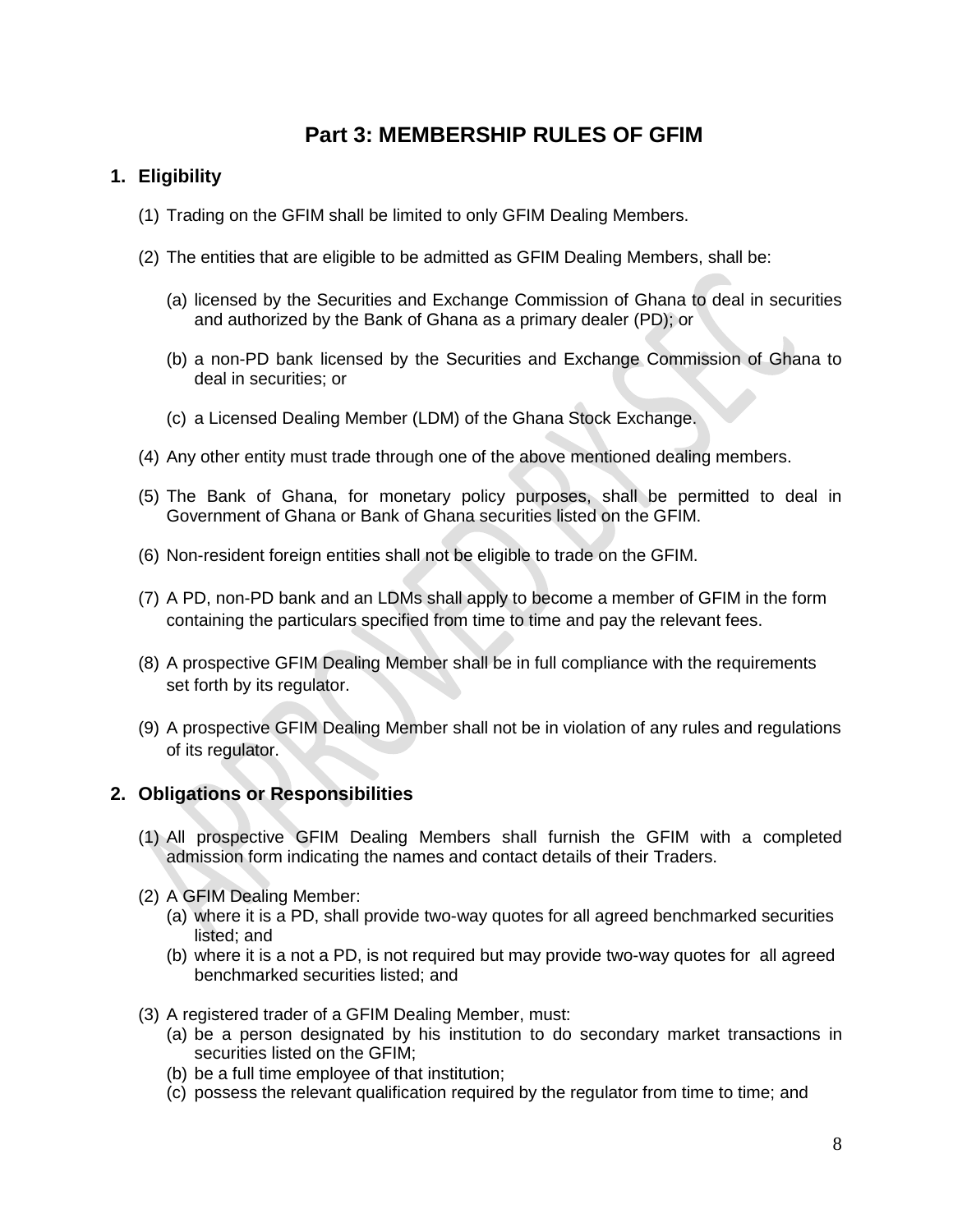- (d) on continuing basis, avail him or herself of relevant continuing professional development workshops organized by regulators, ACI Ghana, GSIA, GFIM or similar bodies.
- (4) A GFIM Dealing Member shall be responsible for:
	- (ii) clearly written internal controls procedures with regard to the personal conduct of its registered GFIM traders;
	- (iii) the segregation of duties within their operations;
	- (iiii)the establishment of adequate risk management and control measures in their organization;
	- (iiv) security measures covering dealing room equipment, personnel, etc.;
	- (iv) adequate safeguards to prevent abuse where dealing for personal accounts is allowed;
	- (ivi) the mode of record keeping, access to records and how long records are kept;
	- (ivii) recording of voice transactions; and
	- (iviii) adequate fidelity insurance cover for its operations.
- (5) A GFIM Dealing Member shall be responsible for the settlement of all transactions executed by their traders in accordance with the requirements of the CSD.
- (6) It is the responsibility of a GFIM Dealing Member to ensure that its registered trader"s activities are within the roles and responsibilities set out by the Dealer which shall include:
	- (a) instruments to be dealt in;
	- (b) traders transactional limits; and
	- (c) reporting procedure.
- (7) A GFIM Dealing Member shall notify the GFIM of changes in particulars of its traders including changes in contact details, resignations and any other form of disengagements.
- (8) A GFIM Dealing Member shall ensure, for the purposes of trading on the GFIM, that it has the following:
	- (a) requisite office infrastructure;
	- (b) a terminal or a platform that the GFIM may approve from time to time;
	- (c) communication system;
	- (d) trained and certified personnel (holding ACI or ADO certification and any other certification that may be approved by GFIM and SEC); and
	- (e) risk management system in place such as trading limits, approval limits and segregation of duties between trading desk and back office.
- (9) Know Your Client An authorized dealer shall use due care and skill to obtain the basic know your client (KYC) information including the following:-
	- (a) Completed KYC information, which provides for the name, age, investment knowledge, investment objectives, risk profile and contact information of the client.
	- (b) Source of client's funds.
	- (b) The legal responsibility for trading decisions and guarantees of payment and settlement.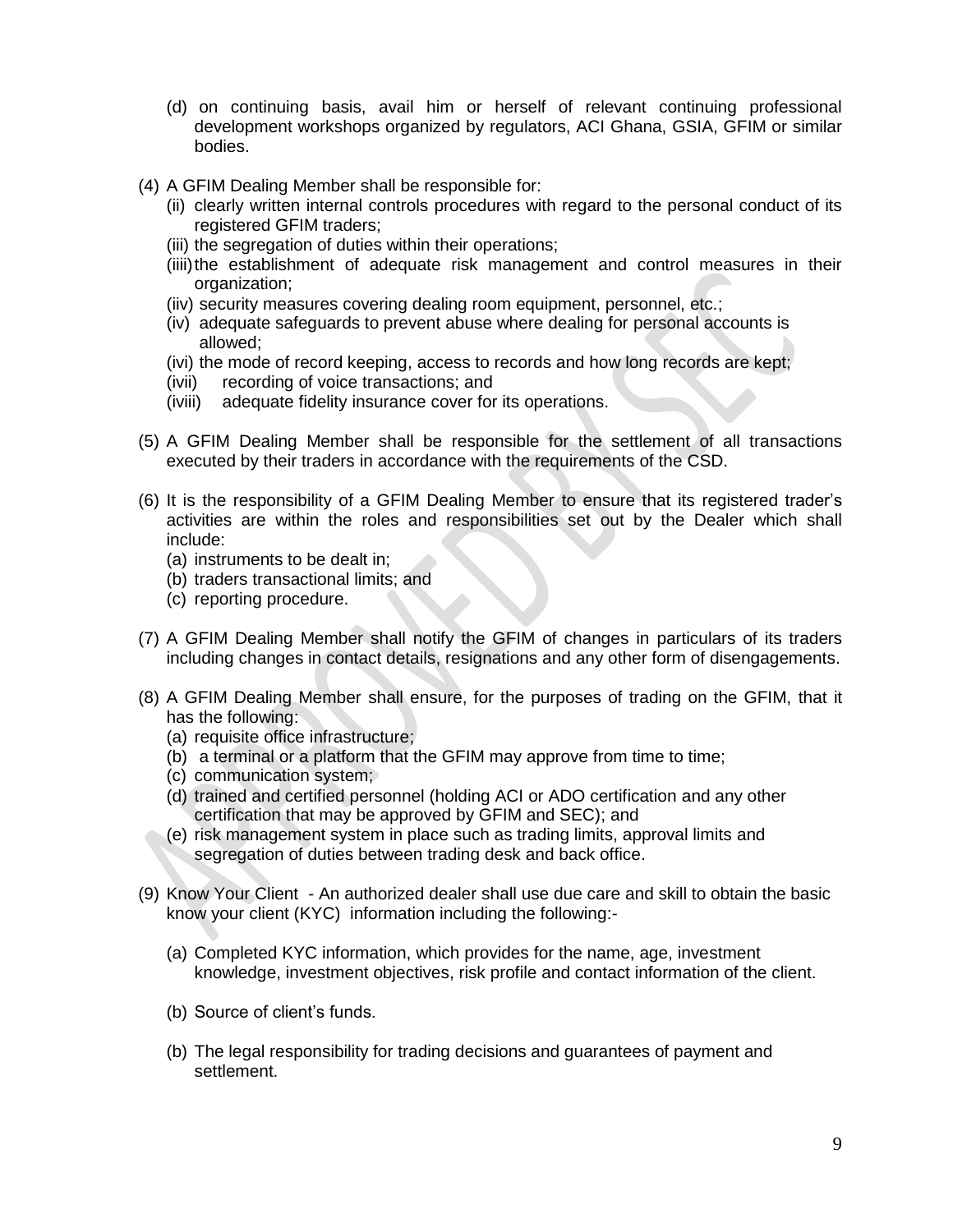- (c) Client account documentation signed by the client, the trader and the trader"s supervisor.
- (d) Signed client"s account management agreement with clients who require such service.
- (e) Material changes to the client"s profile and investment objective.

#### **3. Code of Conduct**

- (1) Applicability of Code of Conduct In order to maintain an orderly and efficient market in securities on the GFIM, GFIM Dealing Members and their registered traders must comply with the Code of Conduct as prescribed by GFIM from time to time.
- (2) Market Integrity GFIM Dealing Members shall observe the general principles of market integrity.
- (3) GFIM Dealing Members shall not disclose client information to any third party unless required by regulators or by a court.
- (4) Client Records A GFIM Dealing Members shall render proper accounts to its clients for monies received for purchases, transactions executed, funds due for securities sold and charges.
- (5) Insider Dealing No GFIM Dealing Member shall, engage in insider dealing in accordance with the Securities Industry Laws.
- (6) Not to Profit from Confidential Information GFIM Dealing Members and their registered traders should not with intent or through negligence profit from or seek to profit from or assist others to profit from confidential information.
- (7) A GFIM Dealing Member shall be required to conduct due diligence reviews of its clients including filling "Know Your Customer" (KYC) forms.
- (8) False Trading A GFIM Dealing Member shall not engage in a false trading.
- (9) Misleading Information A GFIM Dealing Member shall not provide misleading or false information in accordance with the Securities Industry Laws.
- (10) Manipulative Acts A GFIM Dealing Member shall not engage in manipulative acts. Manipulative market acts include the following:
	- (a) placing an order with the knowledge that an opposite order of substantially the same value at substantially the same price and at about the same time exists with the intention to create the appearance of active trading;
	- (b) an order at or near the close of the market with the aim of changing or maintaining the closing price;
	- (c) an order and subsequent cancellation of same to induce demand or supply of a security; and
	- (d) an order that will not lead to a change in beneficial ownership (or wash trade).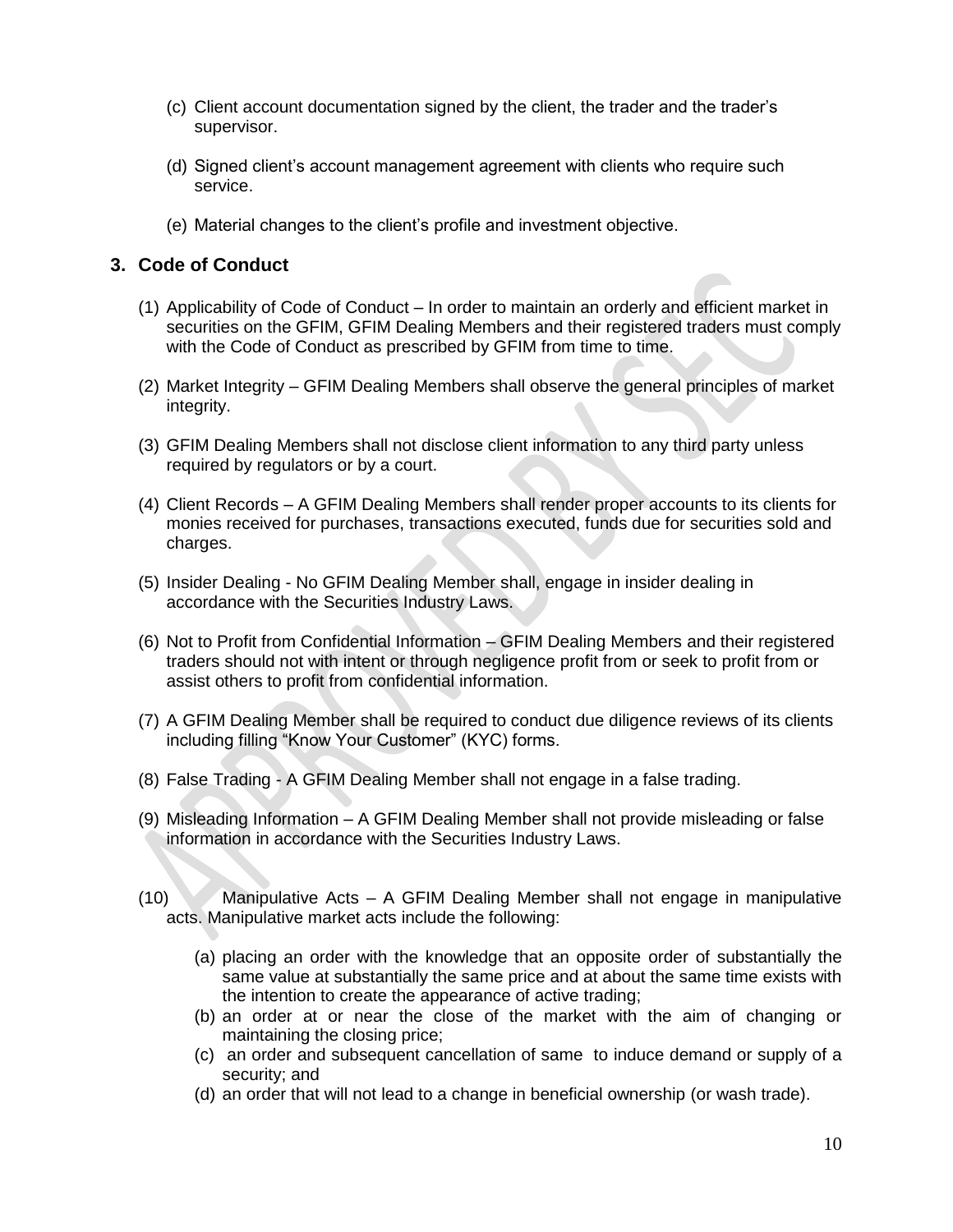## **Part 4: TRADING RULES OF GFIM**

- 1. General Provisions
- 2. Trading Infrastructure or System
- 3. Types of Transactions
- 4. Trading Hours
- 5. Trading Methodology
- 6. Quotes or Order Convention
- 7. Benchmarked Securities
- 8. RFQ for Standard Amount in Benchmarked Securities
- 9. RFQ for Specified Amount in Benchmarked Securities
- 10. RFQ in Non-benchmarked Securities
- 11. Spread
- 12. Mode of Communication
- 13. Execution and Validity of Quotes
- 14. Trading Halt and Suspension
- 15. Price
- 16. Concluding a Deal
- 17. Record Keeping
- 18. Trade Confirmation
- 19. Performance Evaluation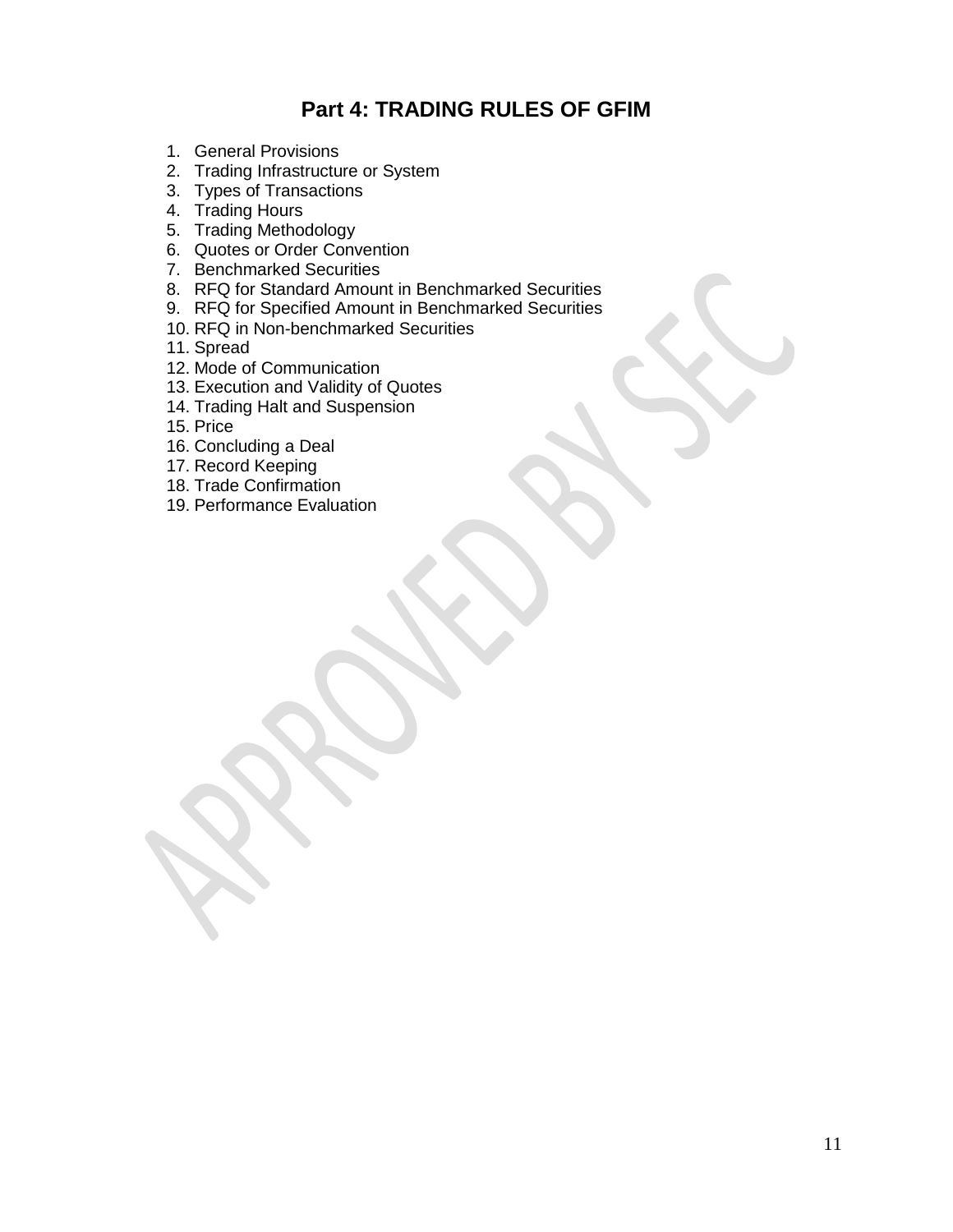#### **1. General Provisions**

- (1) The GFIM Trading Rules shall apply to secondary market transactions in fixed income securities or instruments that are listed on the Ghana Fixed Income Market (GFIM).
- (2) Any reference to these Rules shall include a reference to any guidelines published or prescribed under these Rules by the GFIM from time to time.

#### **2. Trading Infrastructure or System**

- (1) Secondary transactions in securities listed on the GFIM shall be done remotely from the offices of the GFIM Dealing Members Dealers using the platform that the GFIM may from time to time approve.
- (2) The workstations or terminals on the Trading Floor of the GFIM, where feasible, may also be used by a GFIM registered traders.
- (3) GFIM Dealing Members shall be responsible for the installation and subscriptions of the Trading platform they use.
- (4) It is mandatory for dealers to report all their trades via the trading infrastructure in place.

#### **3. Types of Transactions**

GFIM transactions shall be for cash on settlement dates. Other types of transactions may be allowed from time to time.

#### **4. Trading Hours**

- (1) Trading hours for the GFIM shall be from 0900 hours GMT to 1600 hours GMT each business day or as may be determined by the GFIM in a press release.
- (2) Orders will be mass-suspended at 1600 hours GMT
- (3) There shall be no dealing outside trading hours.
- (4) Where circumstances on particular trading day(s) prevent the adherence to the set trading hours, the GFIM may vary the trading hours for the trading day(s) concerned.

#### **5. Trading Methodology**

- (1) Transactions in securities listed on the GFIM may be through one of the following:
	- (a) request for quotes method; or
	- (b) an anonymous or firm order placed in the system; or
	- (c) voice trade report.
- (2) Request for quotes shall be in standard amounts or multiples of the standard amount and the standard amount may be determined by GFIM from time to time.
- (3) Firm orders placed in GFIM trading system shall be for any amount other than the standard but shall be in multiples of ten Ghana cedis (GH¢10).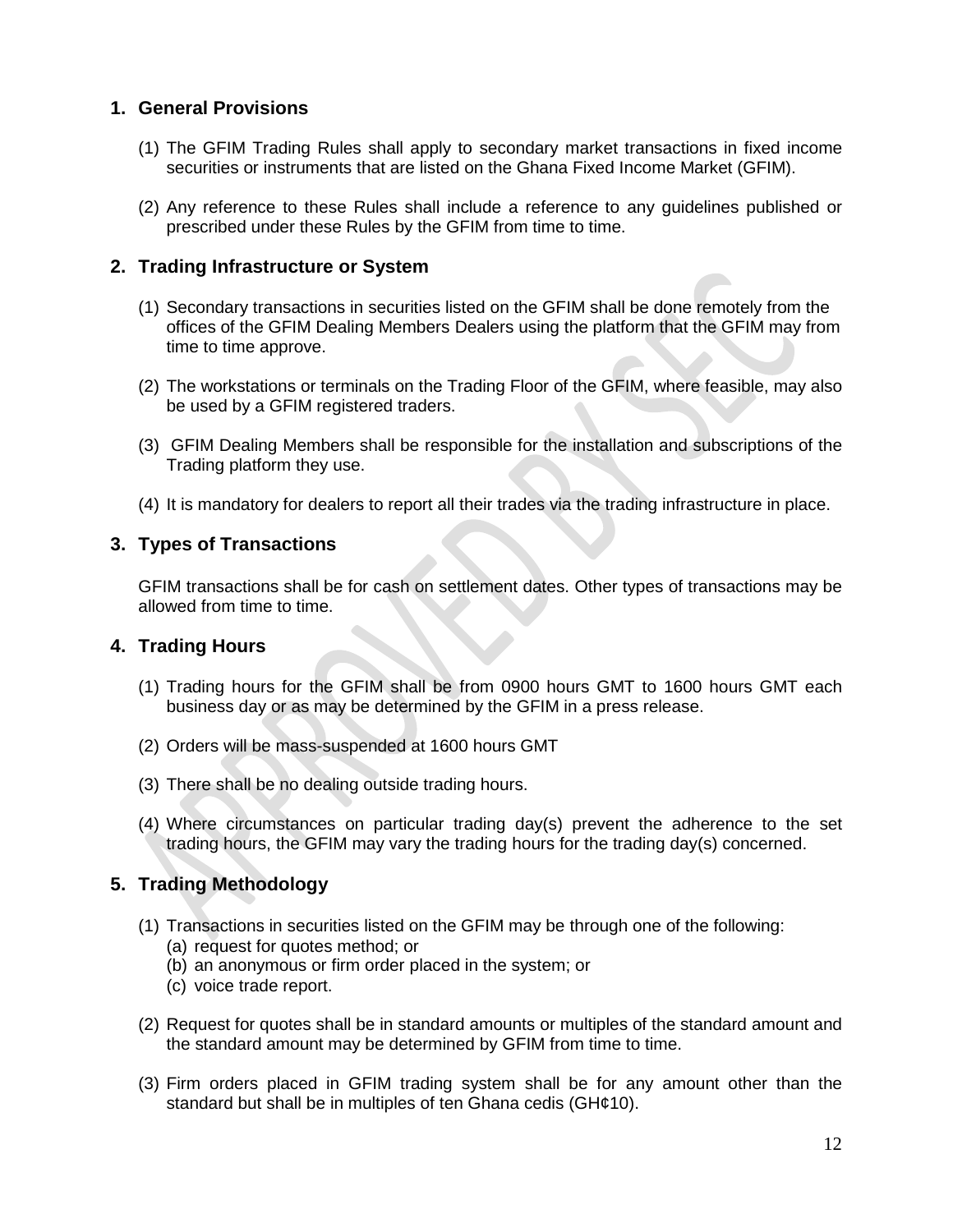#### **6. Quotes or Order Convention**

- (1) Quotes or firm orders for notes and bonds shall be on the basis of yield but shall also display the clean price.
- (2) Quotes or firm orders for money market securities shall be on the basis of the discount.

#### **7. Benchmarked Securities**

- (1) Securities will be benchmarked from time to time by GFIM
- (2) A PD shall provide a two-way quote for all agreed benchmarked securities.
- (3) All other GFIM Dealing Members are not obliged but may provide indicative quotes for GFIM agreed benchmarked securities.

#### **8. Request For Quotes (RFQ)**

- (1) Standard Amount in Benchmarked Securities
	- (a) The standard amount for quotes by GFIM Dealing Members for dealer to dealer transactions in agreed benchmarked securities shall be GH¢500,000 or as may be determined from time to time.
	- (b) The standard amount for all other quotes in agreed benchmarked securities shall be GH¢50,000 or as may be determined by the GFIM from time to time.
- (2) Specified Amount in Benchmarked Securities
	- (a) Where a calling GFIM Dealing Member"s registered trader requests a quote for an amount larger than the standard amount, in a benchmarked security, the calling party shall state the exact amount up-front.
	- (b) The quoting dealer may decline to quote for such an exact amount and shall specify the amount it is willing quote which amount must be the standard amount or higher.
- (3) Non-Benchmarked Securities

A dealer is not obliged to provide a two-way quote in securities that have not been benchmarked by GFIM.

#### **9. Spread**

- (1) The maximum spread for all securities listed on GFIM shall be 50 basis points.
- (2) GFIM may vary the maximum spread from time to time.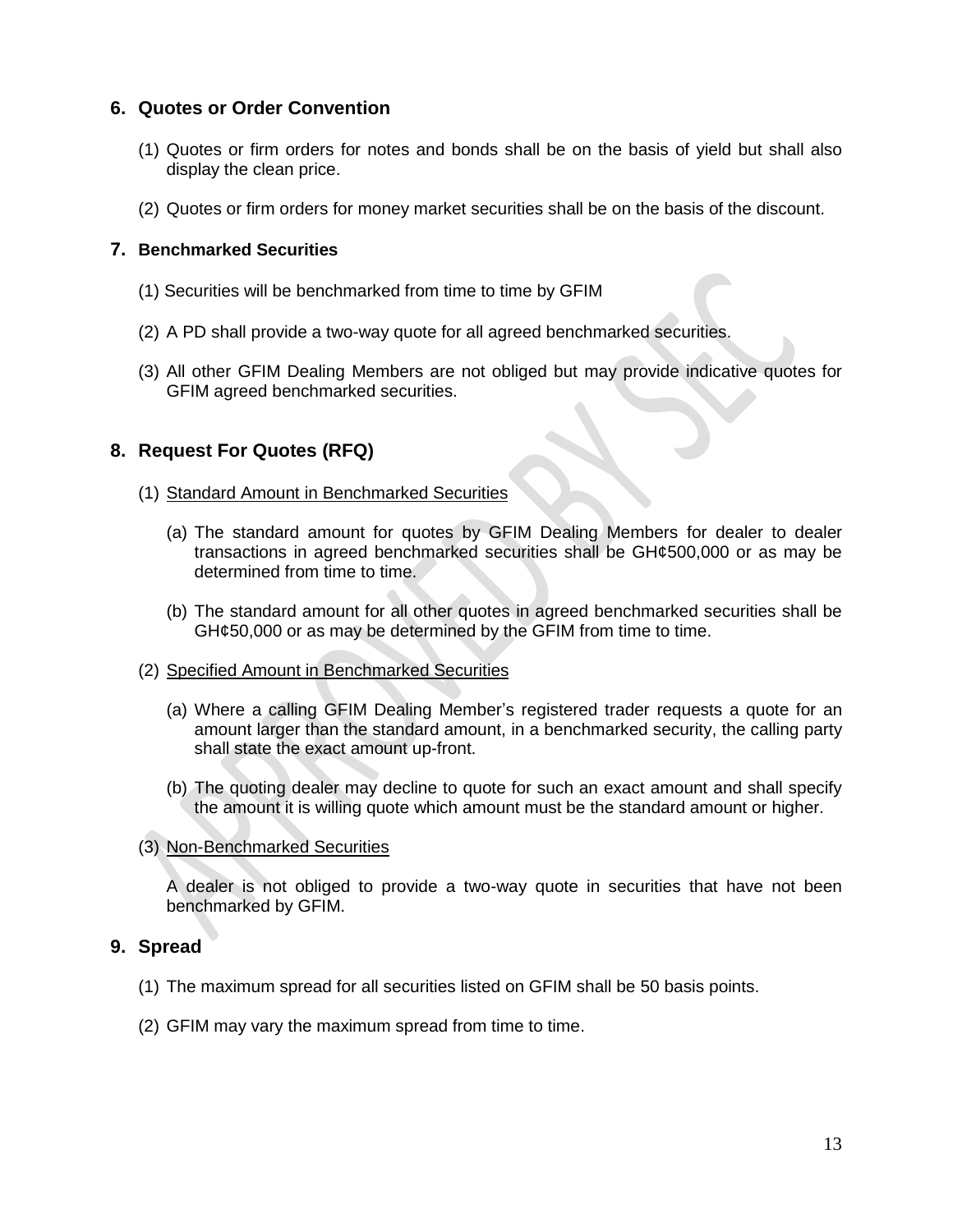#### **10. Mode of Communication**

- (1) Dealing shall be done through:
	- (i) the on-line screen-based dealing system approved by the GFIM; or (ii) by voice.
- (2) For trades agreed over the phone to be confirmed, a voice trade report ticket shall be entered to validate the trade.
- (3) The validated trades in 10(2) shall be reported to the GFIM.

#### **11.Execution and Validity of Quotes**

- (1) Quotes shall be given using the RFQ trading module and/or by telephone.
- (2) Quotes provided over the phone are valid for that specific phone call.
- (3) Quotes given are valid for a maximum of 60 seconds for on-screen transactions on twoway quote basis.
- (4) Off-screen transactions must be consummated in the system within 10 minutes of execution.
- (5) For a RFQ using the Trading System,
	- (a) a GFIM Dealing Member must provide quotes when asked within 60 seconds and there must be at least 75% response; and
	- (b) a GFIM Dealing Member dealer receiving a quote is required to act on the quote within 30 seconds.
- (6) The maximum number of dealers a dealer can request a quote from at any given time in the Trading System shall be 5 (five).
- (7) When using the anonymous firm order panel (window), quotes shall be valid until changed.
- (8) The amount and/or price of a quote are valid until changed.
- (9) A quote cannot be changed after it has been accepted.

#### **12.Trading Halts and Suspension**

- (1) The GFIM may impose a trading halt in a listed security or suspend trading in a listed security where:
	- (a) it believes that a trader or some traders have access to unpublished price- sensitive information;
	- (b) trading is being influenced by manipulative or deceptive trading practice;
	- (c) there is unusual movement in price or volume of the security;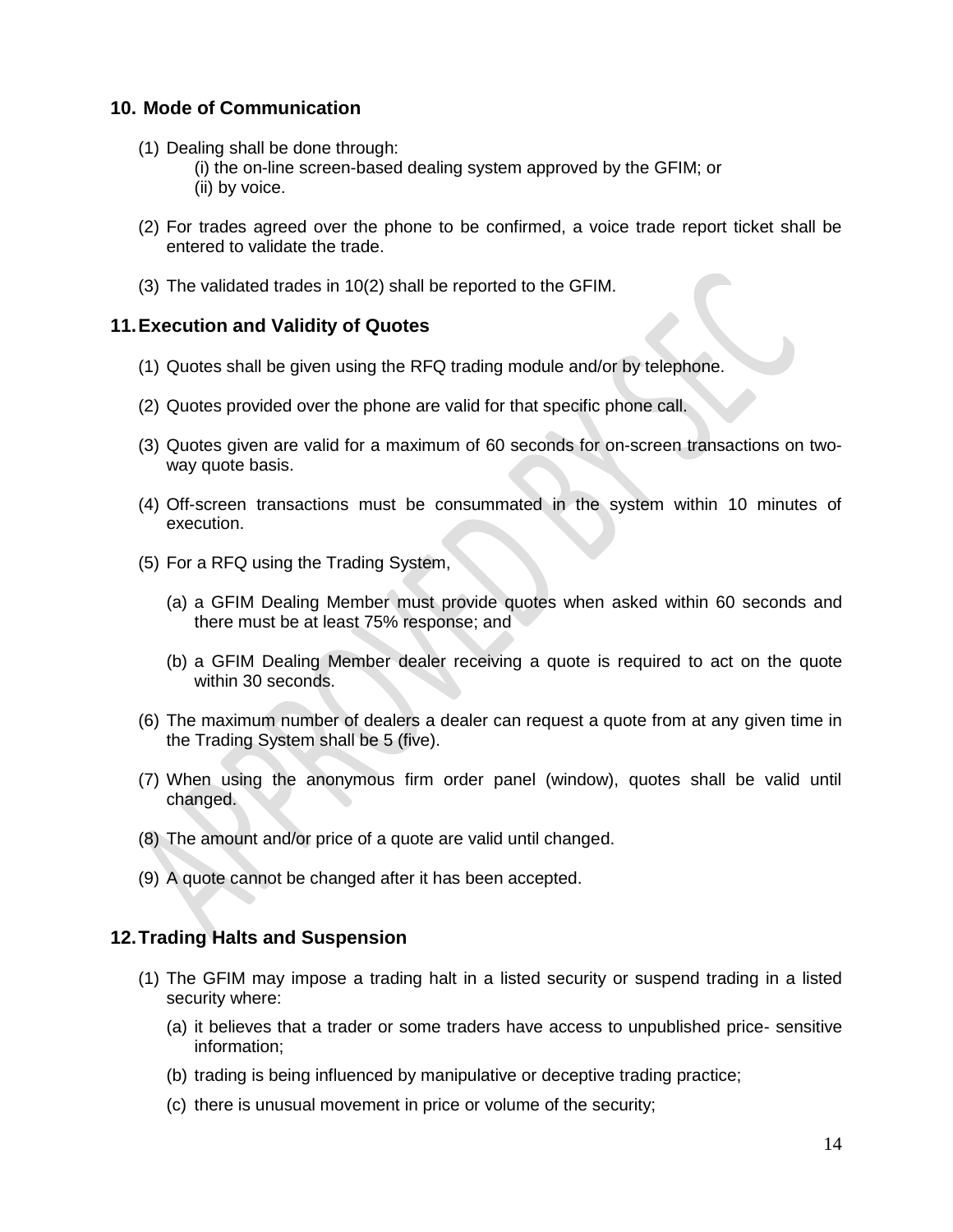- (d) the market for the security becomes illiquid
- (e) there is the need to obtain clarification from the issuer on any matter affecting the price of the security or related securities; and
- (f) in the view of the GFIM circumstances will prevent transparent, fair and orderly trading in a security.
- (2) An unusual price movement may be determined by the GFIM by reference to the tracking of prices for the security or that class of securities over a period. Until otherwise determined, a price movement beyond of +3.5% or -3.5% per day shall be regarded as unusual.
- (3) A trading halt or suspension may be imposed for a period during a trading day or the halt may extend beyond one day but only with the permission of the GFIM and by a press release.
- (4) Trading in a security shall resume as soon as the circumstances that led to the halt or suspension are addressed.
- (5) GFIM Dealing Members shall not effect transactions in a security for which a trading halt or suspension is in place and the GFIM shall take steps to prevent or nullify such transactions.

#### **13.Prices**

- (1) Quotes for notes and bonds shall be on the basis of yield but shall also display the clean price.
- (2) All quotes as price shall be provided to 4 (four) decimal places.

#### **14.Concluding a Deal**

- (1) A GFIM Dealing Member shall not refuse to deal after quoting a price if the requesting dealer decides to buy or sell at the price quoted.
- (2) A GFIM Dealing Member is bound to deal once the price and quantity is agreed.
- (3) A deal is consummated when the GFIM Dealing Member that requested a quote confirms the buying or selling of a standard amount or specified amount quoted at the price indicated by the quoting dealer.
- (4) GFIM Dealing Members are required to re-confirm transactions details i.e. price and quantity.
- (5) Where no amount is indicated when a quote is given, the quote shall be assumed to be for the standard amount.
- (6) Where a GFIM Dealing Member requests a quote for an amount higher than the standard amount and the amount is indicated ahead of the quoting member giving the quote, the quote shall be assumed to be for the amount indicated and the quoting member is obliged to deal.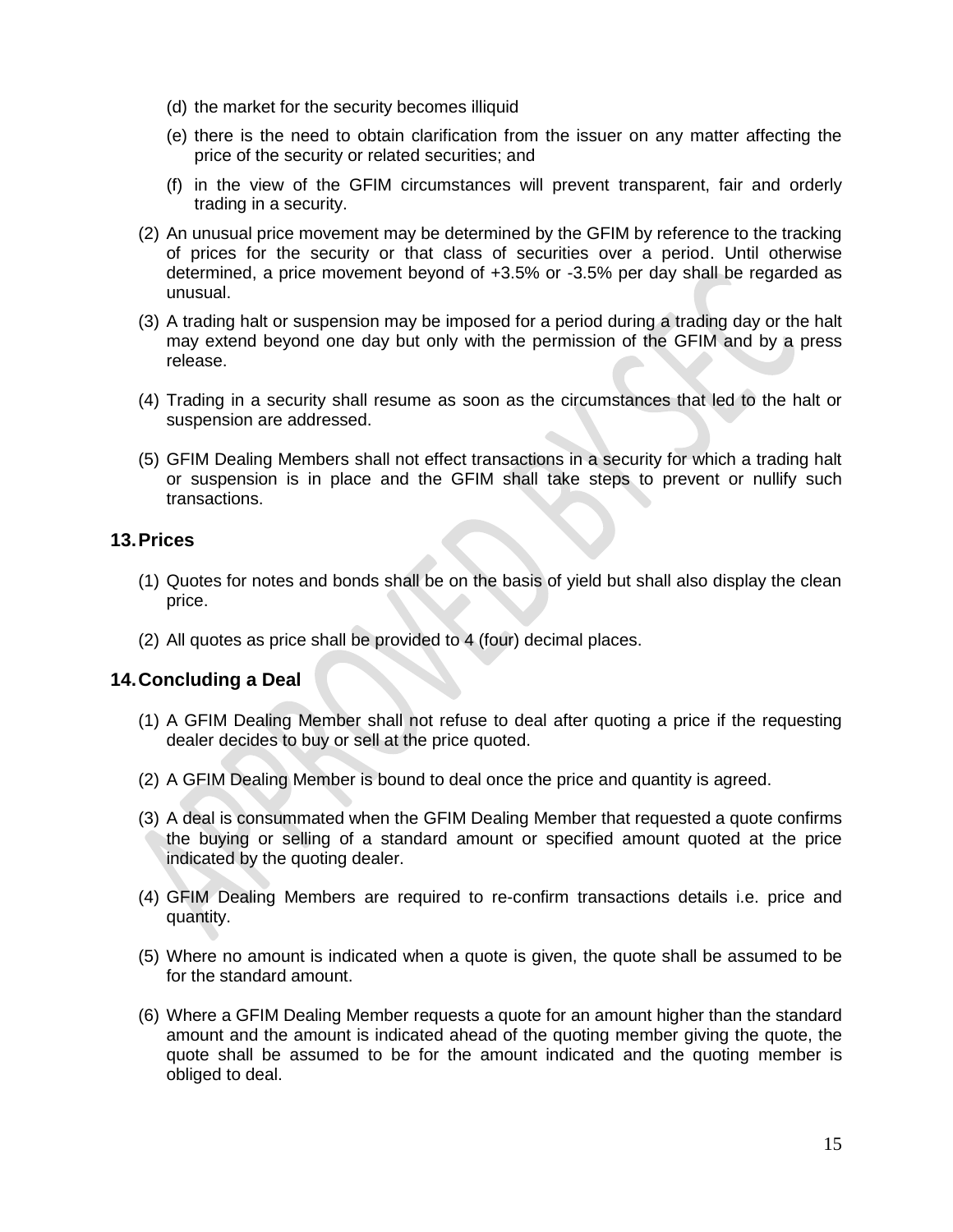#### **15.Record Keeping**

- (1) GFIM Dealing Members are required to keep accurate records of dealings with clients or counterpart dealing members.
- (2) The records may be by email, fax, signed letters, agreements, and voice recordings or as the dealer may determine from time to time.
- (3) It is mandatory that all voice transactions are recorded.
- (4) Such records must be kept by the dealer for a period of 7 years. Voice records shall be kept for 2 months.

#### **16.Trade Confirmation**

- (1) Trade confirmation tickets in the Trade Blotter shall serve as confirmation of trades.
- (2) A GFIM Dealing Member can view all historic trades and these can be fed into backoffice systems for processing or validation.
- (3) Written confirmation or SWIFT may also be regarded as evidence of the deal but shall not change or override terms agreed verbally.
- (4) Confirmation shall be provided within 24 hours of the deal.
- (5) On receipt of trade confirmation, a GFIM Dealing Member must accurately check and take appropriate action such that if incorrect, an amended confirmation shall be required from the dealer whose original confirmation was incorrect.
- (6) Where no confirmation is received, a dealer must ask the counterparty dealer soonest.

#### **17.Performance Evaluation**

- (1) A GFIM Dealing Member shall perform to the minimum standards required of them.
- (2) A GFIM Dealing Member must respond to request for quotes at least 75% of the time.
- (3) The GFIM will evaluate the secondary trading activities of dealing members periodically.
- (4) The GFIM shall provide report of such evaluation of secondary activities of PD dealers to the Bank of Ghana.
- (5) The GFIM shall provide report of such evaluation of secondary activities of all dealers to the Securities and Exchange Commission.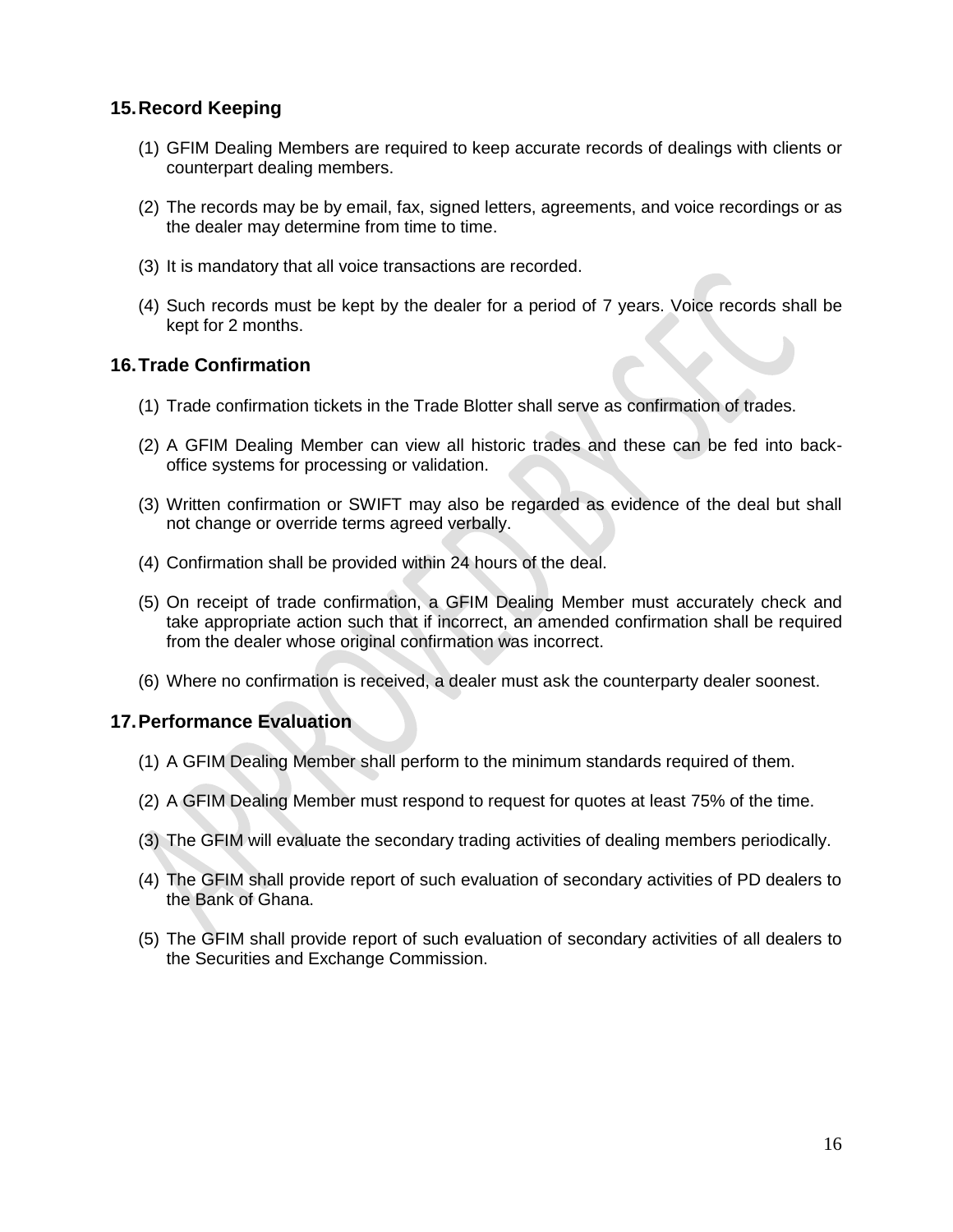## **Part 5: CLEARING AND SETTLEMENT RULES OF GFIM**

#### **1. Settlement Obligation**

GFIM Dealing Member shall comply with the Clearing and Settlement Rules of the CSD as prescribed from time to time.

#### **2. Settlement Cycle**

- (1) All trades in securities listed on the GFIM shall settle on a T+2 cycle or as may be determined by the GFIM from time to time.
- (2) A GFIM Dealing Member dealer may be permitted to settle a transaction on the basis of  $T+0$  or  $T+1$ .

#### **3. Cash Settlement**

Funds or cash shall be settled at the Bank of Ghana.

#### **4. Securities Settlement**

Securities settlement for transactions done on the GFIM shall be done using the depository system of the Central Securities Depository Ltd.

#### **5. Delivery versus Payment**

- (1) Settlement of transactions done on the GFIM shall be based on the principle of delivery versus payment.
- (2) At the same time that cash settlement takes place, the settlement of securities shall also take place.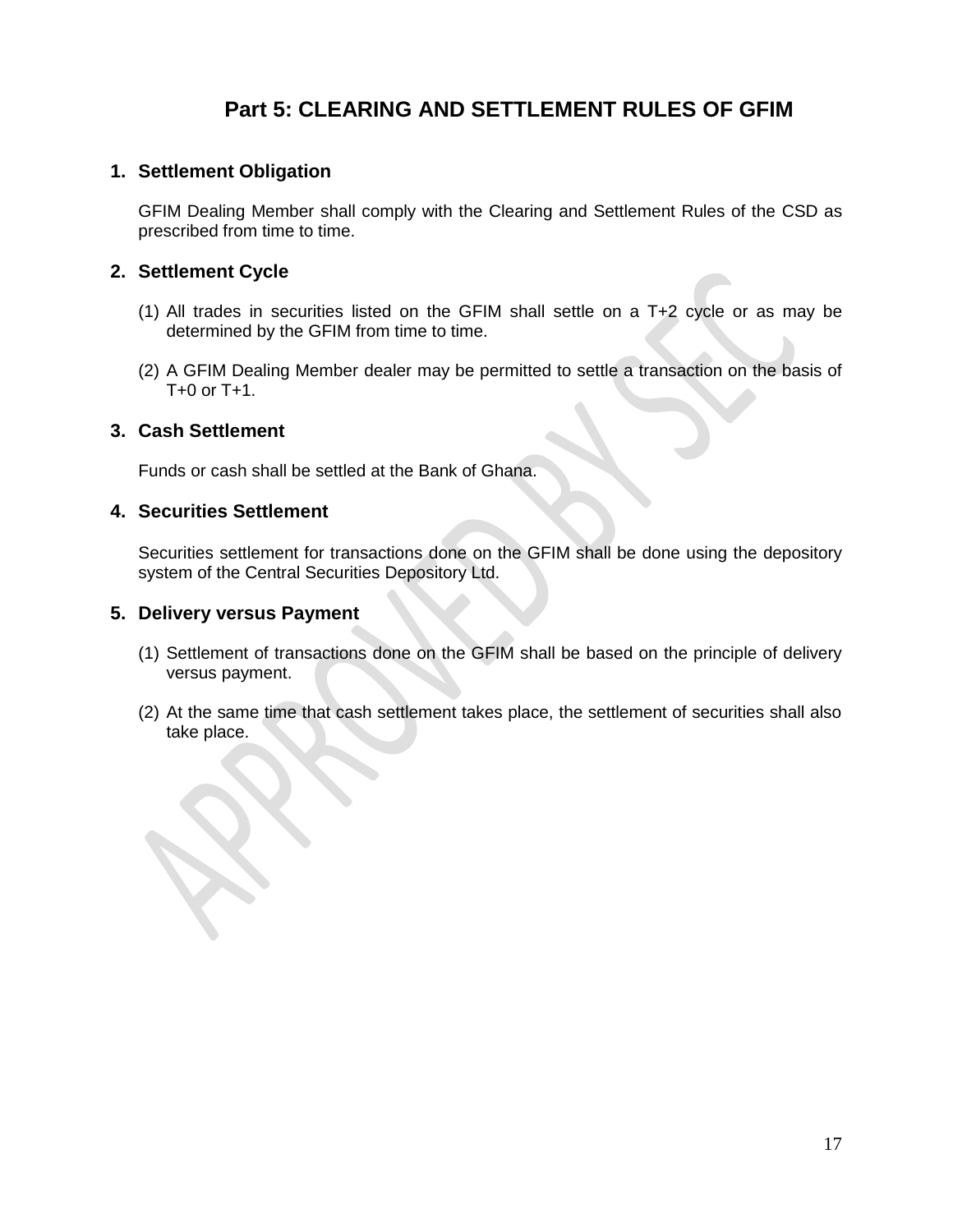## **Part 6: SANCTIONS AND DISPUTE RESOLUTION**

#### **1. Sanctions**

- (1) Where a GFIM Dealing Member or its registered trader contravenes any provision in the rules of the GFIM, the GFIM may after giving the dealing member an opportunity of hearing, sanction the registered trader or dealing member or both by one or more of the following:
	- (a) a written reprimand;
	- (b) a penalty indicating the amount, the manner and period within which it must be paid;
	- (c) suspension from trading in securities listed on GFIM giving the reasons for and the period the suspension will last;
	- (d) expulsion from trading in securities listed on GFIM; and
	- (e) any other sanction determined to be appropriate under the circumstance.
- (2) A penalty imposed under these rules shall not be lower than 500 penalty units and not more than 10,000 penalty units.
- (3) A GFIM Dealing Member suspended or expelled shall be liable to settle all outstanding trades executed prior to the suspension or expulsion.
- (4) The GFIM shall on a quarterly basis, report sanctions imposed on a GFIM Dealing Member to the regulator.

#### **2. Complaints**

A complaint by an investor or a GFIM Dealing Member about a GFIM Dealing Member shall be in writing to the GFIM.

#### **3. Dispute Resolution**

 $\leq$ 

All disputes shall prior to being taken to the courts, explore settlement in the order below:

- (i) by reference to the head of the GFIM; and
- (ii) if not resolved within 10 business days, by reference to the Governing Committee or Board of the GFIM; and
- (iii) if not resolved after a further 10 business days, by reference to the Securities and Exchange Commission.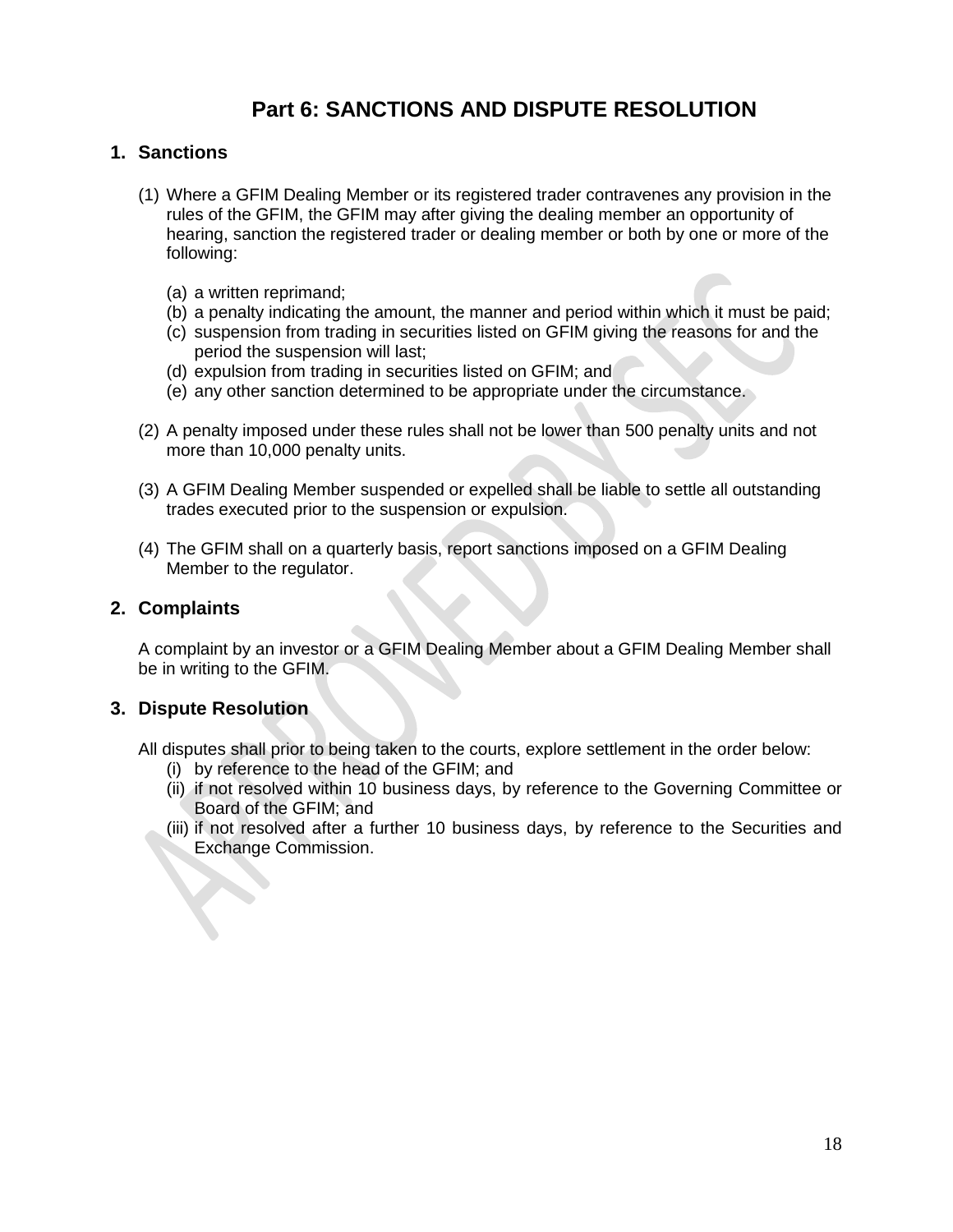## **Part 7: FEES, TAXES AND COMMISSIONS**

#### **1. Withholding Taxes on Interest incomes**

Income earned on securities will be subject to the existing Ghanaian tax laws.

#### **2. Membership Fees**

- (1) Admission Fees Authorized dealers shall pay a membership admission fee as follows or as may be determined by the GFIM from time to time.
	- (a)  $PDs$  GH $\epsilon$ 50,000
	- (b) Non-PD Banks  $-GH \&25,000$
	- (c) LDM Members Nil
- (2) A member seeking re-admission following suspension or cancellation of its membership status shall pay admission fees as in sub rule 1 above.
- (3) Annual Fees Authorized dealers shall pay an annual membership fee as follows or as may be determined by the GFIM from time to time.
	- (a)  $PDs$   $GH¢24,000$
	- (b) Non-PD Banks  $-GH@12,000$
	- (c) LDM Members  $-GH \epsilon 6,000$
- (4) The Governing Committee has powers to agree specifics such as discounts and waivers as well as changes to these membership fees.

#### **3. Listing Fees**

The securities listed or to be listed on the GFIM, the following listing fees shall apply.

- (1) For money market instruments or securities with maturities of less than one year to be listed, such as bills, commercial paper or certificates of deposits, no listing fee shall be charged.
- (2) For notes and bonds issued by the Government of Ghana, Bank of Ghana and Local Government Authorities:
	- (a) an application fee of 0.0002 of the value of the securities to be listed;
	- (b) an original listing fee of 0.0001 of the value of the securities to be listed; and
	- (c) an annual fee of 0.0001 of the value of the securities. The annual listing fee shall be charged at the time the securities are being listed and in each subsequent year that the security will remain listed:
- (3) For all other securities other than indicated in sub-rules 1 and 2, :
	- (a) an application fee of 0.0002 of the value of the securities to be listed;
	- (b) an original listing fee of 0.0001 of the value of the securities to be listed; and
	- (c) an annual fee of 0.0001 of the value of the securities. Annual listing fee shall be charged in each of the subsequent years that the instrument will remain listed: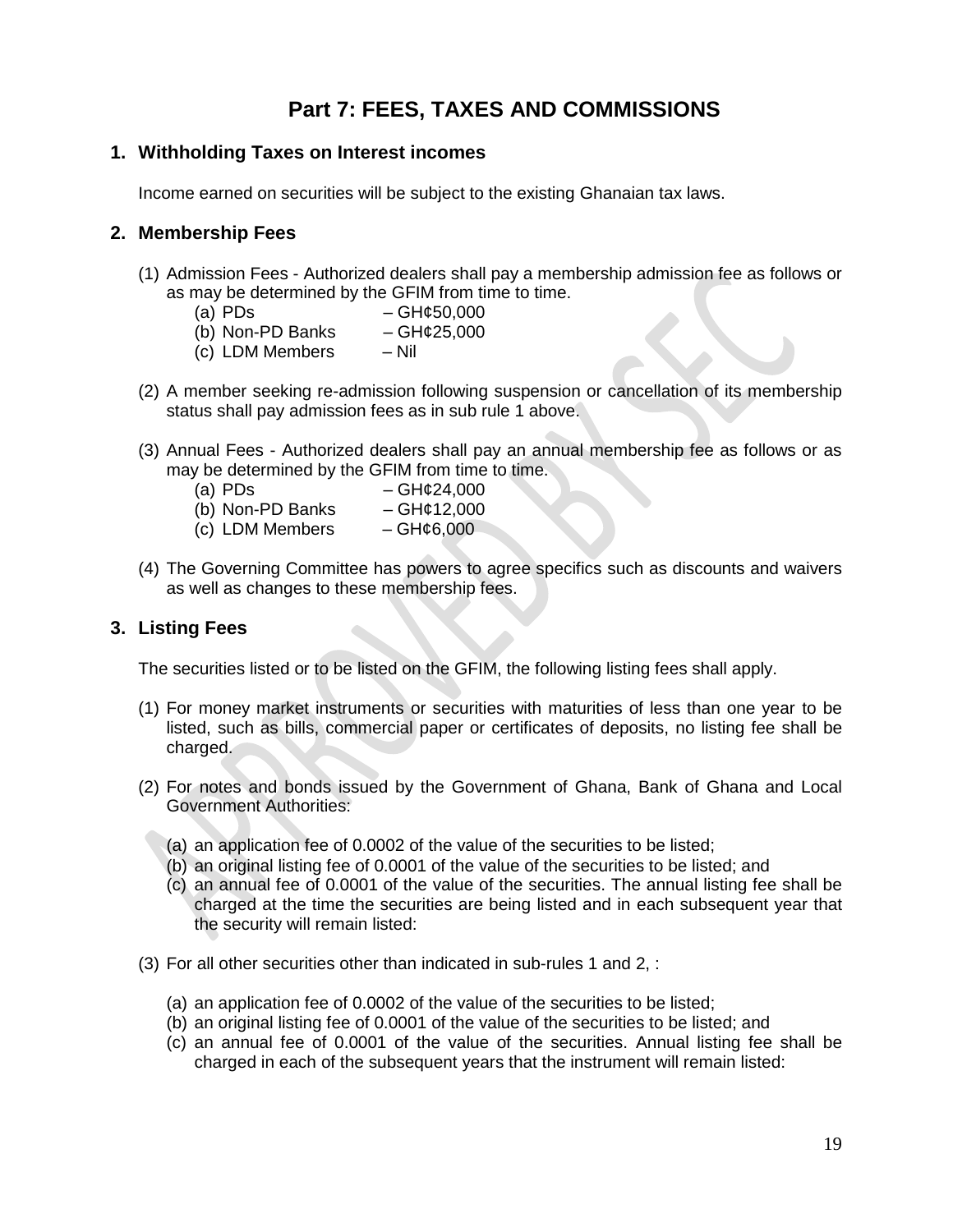#### **4. Trading Commissions**

- (1) Transactions executed in Government of Ghana, Bank of Ghana and Cocoa Board securities on the GFIM shall attract commissions on the buy side as well as the sell side as specified below.
	- (a) Dealer to Dealer Transactions:-
		- (i) Dealer's commission contained in the spread charged; and
		- (ii) Regulators" commission 0.01% of the settlement value but also contained in the spread charged
	- (b) Dealer to Client or Dealer to Customer Transactions:-
		- (i) Dealer"s commission contained in the spread; and
		- (iii) Regulators" commission 0.01% of the settlement value but also contained in the spread charged
- (2) The rates indicated are standard or fixed rates and any other charge will be contrary to the Rules.
- (3) The regulators" commission shall be incorporated into the rediscounting price and a single price given to the client.
- (4) The regulators" commission shall not be subject to any negotiation and shall be deducted at source from the settlement funds of the buying and selling dealers at the time of apportioned as follows:
	- (i) Ghana Fixed Income Market, 50/100 of the 0.01%;
	- (ii) Central Securities Depository Ltd., 30/100 of the 0.01%; and
	- (iii) Securities and Exchange Commission, 20/100 of the 0.01%.
- (5) The Governing Committee shall have the power to review the regulatory commission from time to time including power to impose a cap on the absolute amount of the commission that a client shall pay on a transaction with the approval of SEC.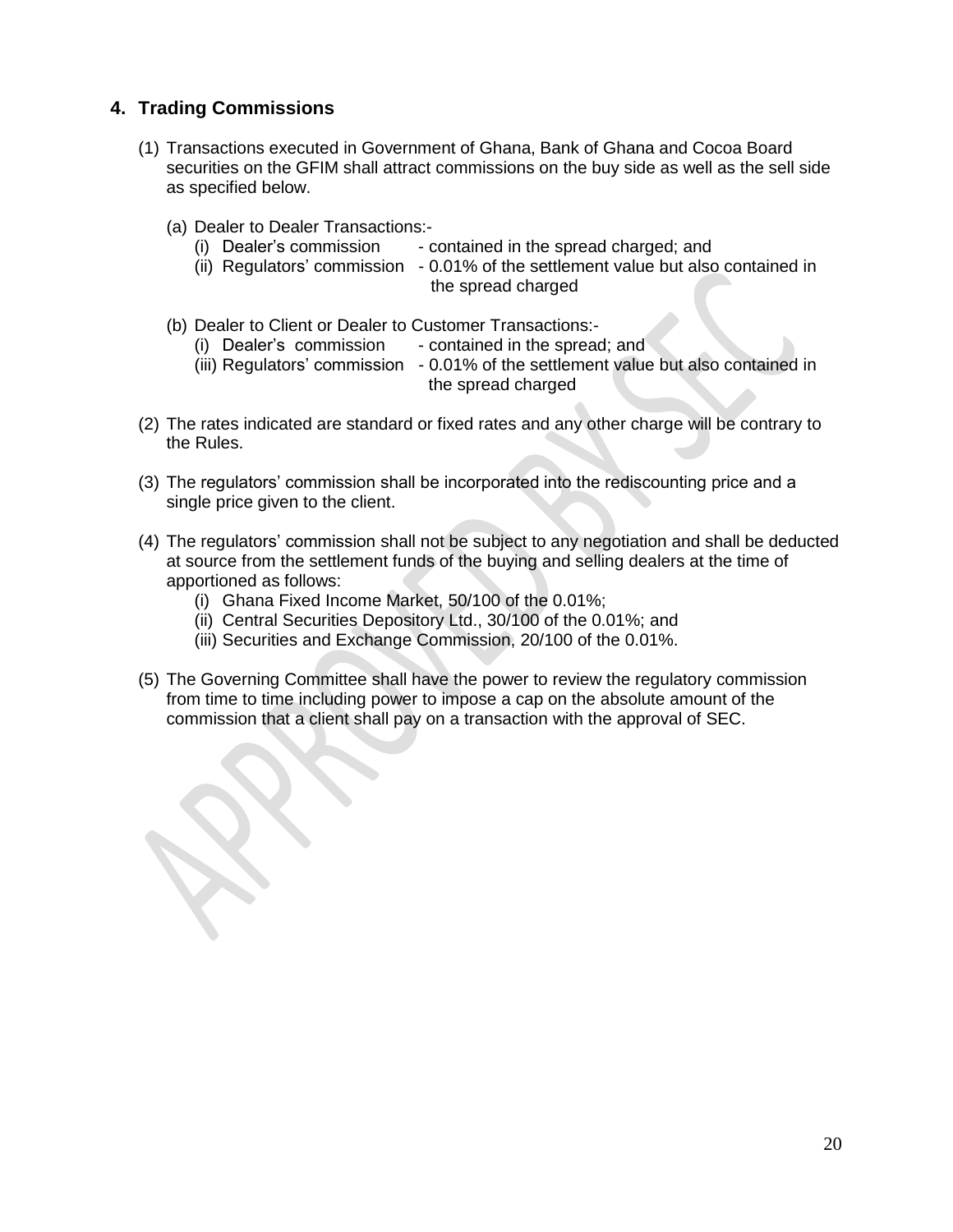## **Part 8: ADMISSION (LISTING) RULES OF THE GFIM**

#### **1. Issuers**

Issuers whose securities or instruments can be traded on the GFIM shall include but not limited to the following:

- (a) Government of Ghana;
- (b) Bank of Ghana
- (c) local government authorities;
- (d) other quasi-Ghana government institutions;
- (e) public companies; and
- (f) supra-national organizations.

#### **2. Types of Securities**

- (1) The following securities or instruments when issued shall be admitted (listed) for trading on the GFIM:
	- (a) Government of Ghana treasury bills, notes and bonds; and
	- (b) Bank of Ghana money market instruments.
- (2) The following securities or instruments may be admitted (listed) for trading on the GFIM:
	- (a) quasi-Government of Ghana institutions" money market instruments, notes and bonds;
	- (b) corporate notes and bonds;
	- (c) local government bonds;
	- (d) supra-national bonds;
	- (e) repos; and
	- (f) other fixed income or money market securities.

#### **3. General Principles**

- (1) The admission (listing) rules seek to achieve an appropriate balance between providing issuers with access to the market at the earliest opportunity and ensuring that potential issuers provide investors with adequate, accurate and timely information for the purpose of enabling them to make an informed decision as to the value and merits of admitted or listed securities.
- (2) The admission rules are intended to ensure that investors have and can maintain confidence in the market and that:-
	- (a) applicants are suitable for admission or listing;
	- (b) the issue and marketing of securities is conducted in a fair, open and orderly manner and that investors have sufficient information to enable them to make a properly informed assessment of the applicant, and of the securities for which admission (listing) is sought;
	- (c) investors and the public are kept fully informed by issuers, and in particular that immediate disclosure is made of any information that might reasonably be expected to have a material effect on market activity of the admitted or listed security;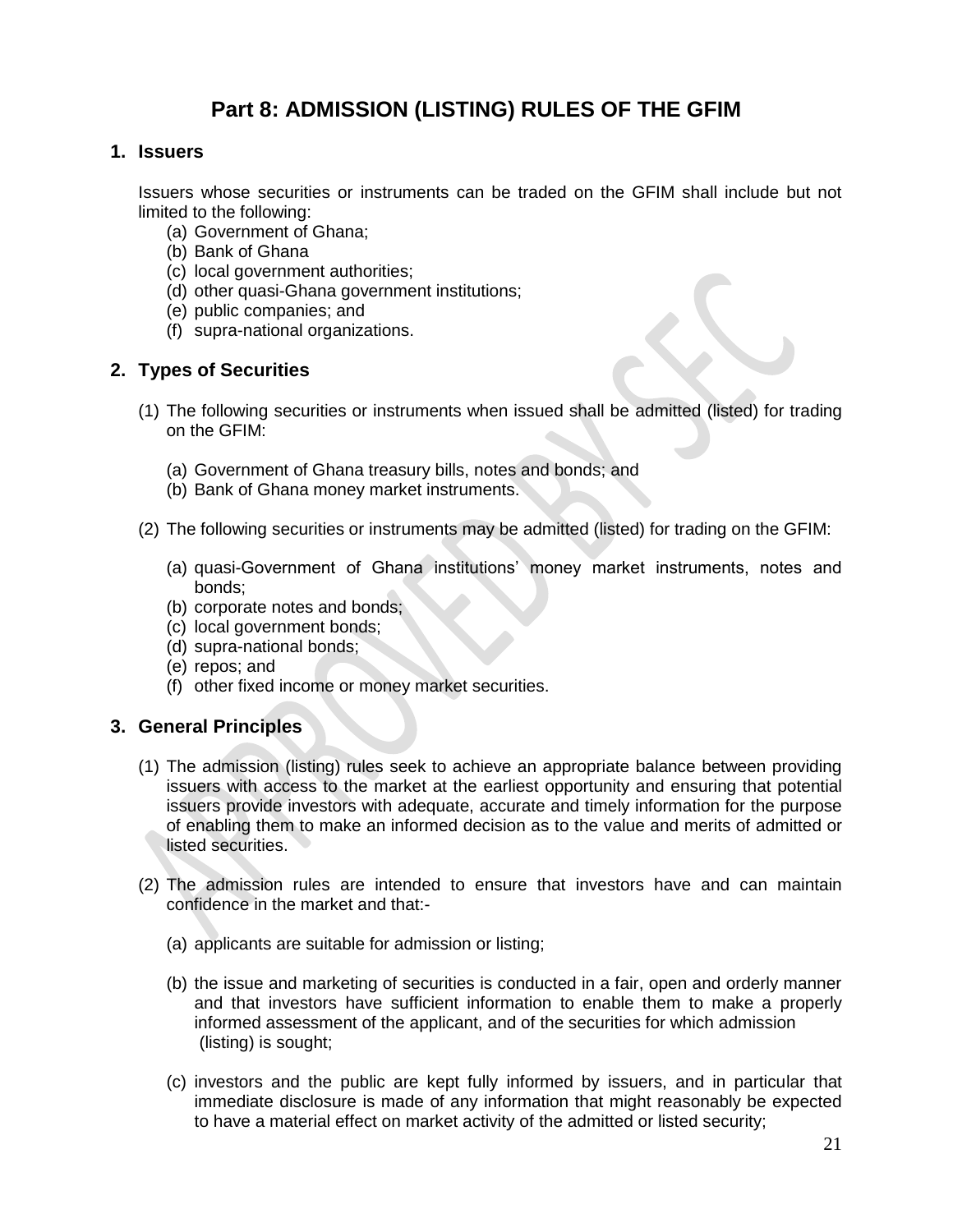- (d) all holders of admitted or listed securities are treated fairly and equally; and
- (e) issuers act in the interests of the holders of securities as a whole, particularly where the public represents only a minority of the security holders or where securities are non-voting.
- (f) Where the debt securities are issued under a programme, the issuer shall list all r tranches of the debt securities issued under that programme.

#### **4. Sponsors of an Admission or Listing**

- (1) Securities to be admitted or listed on the GFIM must be sponsored by a GFIM Dealing Member, an LDM, Investment Advisors, Issuing Houses or the Bank of Ghana as follows:
	- (a) Government of Ghana, Bank of Ghana and Cocoa Bills issued by the Bank of Ghana – must be sponsored by the Bank of Ghana or the book builder; and
	- (b) Corporate security being issued by a small and medium sized enterprise (SME) in which case the security is not above GH¢50 million, an LDM, Investment Advisor or Issuing House.
	- (c) All other securities by a GFIM Dealing Member..
- (2) Where the applicant for listing and the sponsor have an associate company relationship, an independent (and additional) sponsor shall be appointed to co-sponsor the listing.
- (3) The sponsor shall:-
	- (a) be responsible for filing with the GFIM of all the documents needed to support the application;
	- (b) satisfy itself, on the basis of all available information, that the security is suitable for listing; and
	- (c) satisfy itself that the issuer can be relied upon to honour its obligations to security holders.

#### **5. Admission or Listing Requirements**

- (1) A security to be listed on the GFIM shall have an issued nominal value of not less than five hundred thousand Ghana cedis (GH¢500,000)
- (2) A security to be listed on the GFIM shall have a minimum of 5 holders.
- (3) All securities to be listed on the GFIM, other than Government of Ghana and Bank of Ghana securities shall be created and issued pursuant to a Trust Deed and that the prospectus must been approved by the Securities and Exchange Commission unless exempted by law or by the SEC.
- (4) A security to be listed on the GFIM must be registered as electronic security in the Central Securities Depository Ghana Ltd (CSD).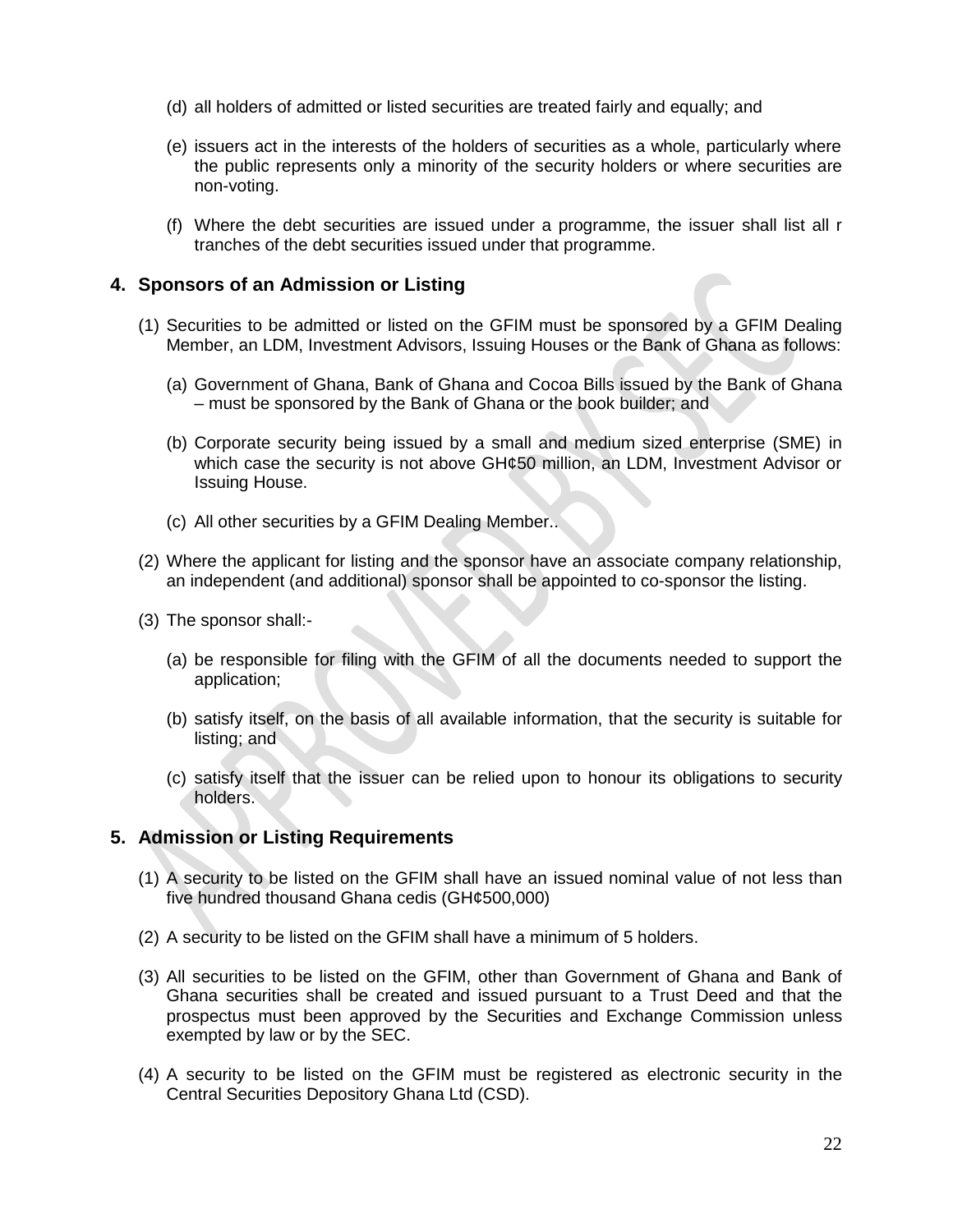- (5) The issuer of a security, other than Government of Ghana or Bank of Ghana securities, must have published or filed accounts in accordance with the Companies Code, 1963, (Act 179) for the three full financial years immediately preceding the date of its application for listing.
- (6) An issuer of securities on the GFIM, other than Government of Ghana or Bank of Ghana must have made reasonable pre-tax profits during the three financial years immediately preceding the date of its application for listing.
- (7) For the purposes of this rule, pre-tax profit shall not include non-recurring and extraordinary income, nor shall it be reduced by non-recurring or extraordinary loss.
- (8) In determining pre-tax profit for listing, the GFIM shall take into consideration a positive pre-tax profit in aggregate when the results of the three years are added.

#### **6. Transferability of securities**

 Securities for which listing is sought on the GFIM must be freely transferable, subject only to restrictions imposed by the general laws of the country.

#### **7. Conditions relating to directors and management of applicant**

- (1) The character and integrity of the directors and management of a security will be among the criteria taken into account by the GFIM in assessing the application for listing.
- (2) At least fifty percent (50%) of the board of the issuer shall be composed of non-executive directors, of which at least two (2) or approximately 25% thereof shall be independent.

#### **8. Methods by which securities may be brought to the GFIM**

Securities may be brought to the GFIM by any one of the following methods:-

- (a) an offer for subscription, which is an offer to the public by an issuer of securities;
- (b) a placing, which is an issue where the securities are placed in the hands of a number of identified institutions and individuals or through a restricted public offer;
- (c) an introduction, which describes an application where the GFIM would grant an issuer a listing without the requirement of a public issue; or
- (d) any other mode that is permitted under the Companies Code of Ghana.

#### **9. Submission of supporting documents by Issuers**

- (1) An issuer seeking admission of its securities on the GFIM, whether through an offer for subscription or an introduction, shall submit to the GFIM a listing application with supporting documents which shall include a copy of the prospectus or placement document, where applicable.
- (2) The precise form of document to be produced in respect of a listing application should be agreed upon with the GFIM but will generally include the following:
	- a letter of application;
	- supporting authorization and/or company resolutions;
	- listing undertaking; and
	- information memorandum or prospectus.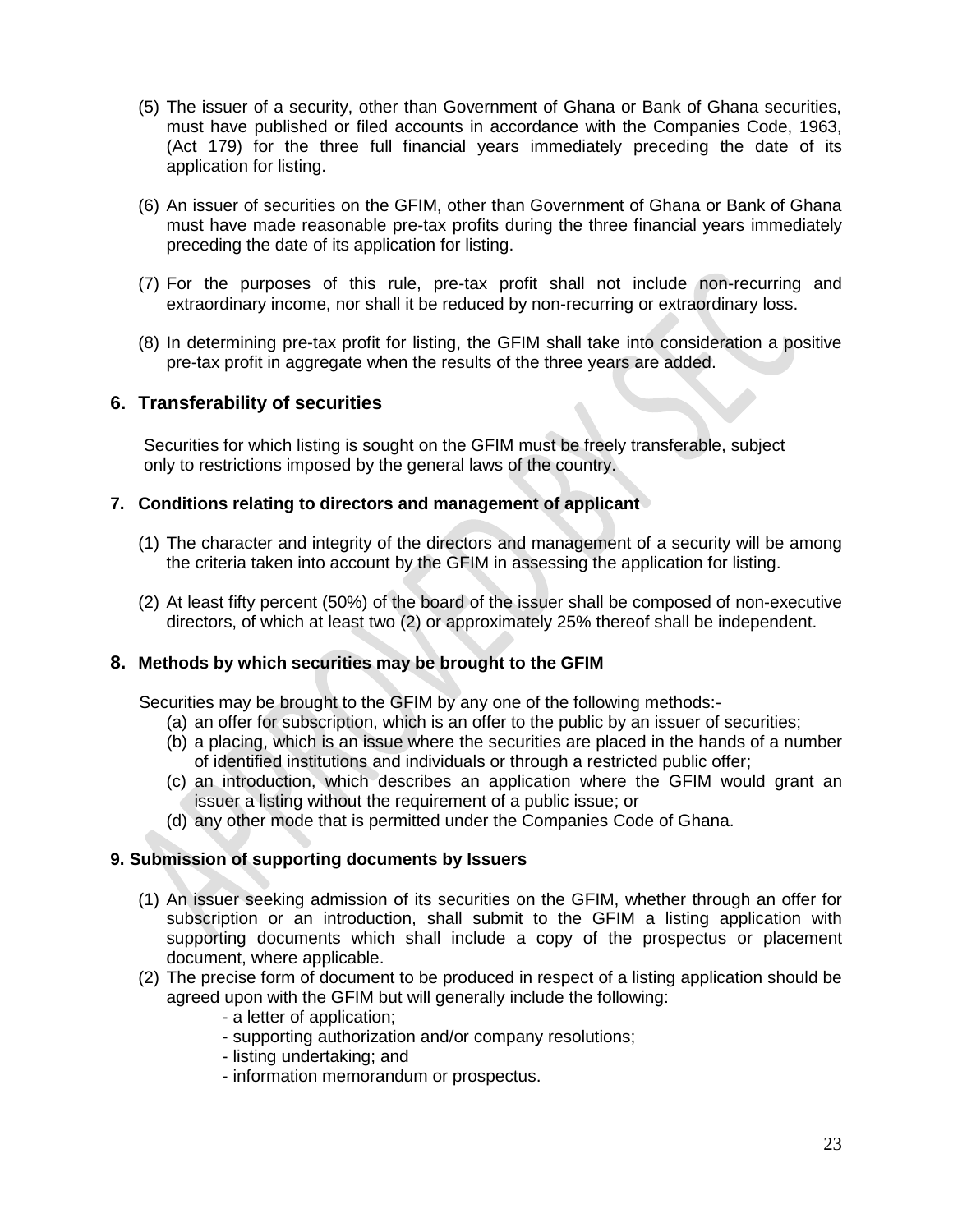- (3) An issuer seeking listing through a public offer shall submit a copy of its offer prospectus to the SEC for approval, unless exempted by law.
- (4) The GFIM does not guarantee listing as of right to a security whose public offer document has been approved by the Securities and Exchange Commission, but shall base its decision on its own assessment of the listing application and supporting documents submitted.
- (5) An issuer seeking to list a security on the GFIM by introduction shall file a prospectus or a statement in lieu of prospectus for approval by the Securities and Exchange Commission and publish same after the SEC approval.

#### **10. Suspension of Listing and Compulsory De-Listing**

- (1) The GFIM may at any time and in such circumstances as it thinks fit suspend or cancel a listing so to protect investors and to ensure an orderly market.
- (2) Suspension may be made on request of the issuer or at the discretion of GFIM.
- (3) Before any such suspension, the GFIM will generally consult with the:
	- (a) sponsor if it is at the request of the issuer; or
	- (b) advisors, if the suspension is not at the request of the issuer,

and take into consideration any representations made by or on behalf of the issuer.

- (4) The GFIM will consider suspending listing, or compulsorily delisting securities under the following circumstances:-
	- (a) *Disposal of Principal Assets -* the issuer has sold, or otherwise disposed of its principal operating assets, has ceased to operate, or has discontinued a substantial portion of its operation or business without shareholders' authorisation;
	- (b) *Timely Disclosure -* the issuer has failed to comply with the GFIM"s requirements on continuing listing obligations;
	- (c) *Fees or Charges-* the issuer has failed to pay when due, any fee, or charge payable to the GFIM; and
	- (d) *Going Concern -* the financial situation of the issuer is significantly threatened.
- (5) Upon the occurrence of any event under sub-rule 4 of this Rule, the GFIM shall notify the issuer of such event in writing and give an opportunity for the issuer to provide an explanation.
- (6) When the GFIM considers that the issuer is able to eliminate the grounds for suspension of listing or delisting, the GFIM may designate a period of time for the issuer to eliminate the grounds for the suspension or delisting.
- (7) When the GFIM considers that it is not possible to eliminate the grounds for suspension of listing or delisting, the GFIM shall issue an order to de-list the securities.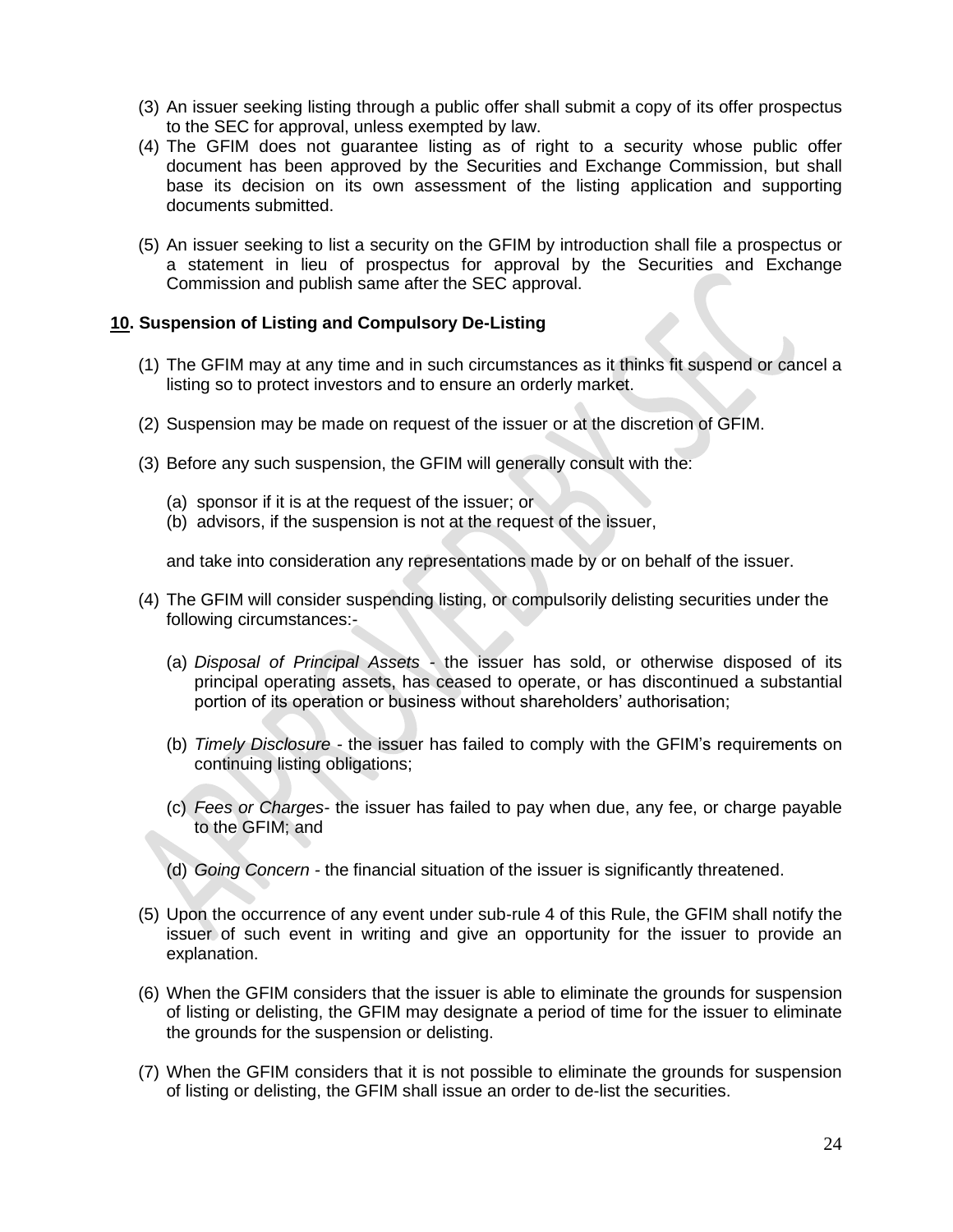(9) In ordering the suspension of listing or delisting of listed security, the GFIM shall order and designate the date on which the delisting takes effect and issue a press release to that effect.

#### **11. Voluntary De-Listing**

- (1) A security whose primary listing is on the GFIM may voluntarily de-list by:-
	- (a) submitting a written application with reasons;
	- (b) supporting the application with a special resolution of holders duly passed; and
	- (c) giving the GFIM at least three months" notice.
- (2) In an application for voluntary de-listing, an issuer shall:
	- (a) obtain a Board of Directors" resolution for the de-listing, arrange for exit opportunities, and draft a press release of intention for publication;
	- (b) submit the draft press release to the GFIM;
	- (c) convene a general meeting of securities holders to take a decision; and
	- (d) ensure that promoters or the majority holder make arrangements to purchase securities from all existing holders who wish to sell and that the purchase price is the average market price of the preceding 12 weeks or the market price on the day of the general meeting, whichever is the higher.
- (3) In an application for voluntary de-listing, an issuer shall ensure that payment is made to selling holders from an escrow account opened for that purpose.
- (4) In an application for voluntary de-listing, an issuer shall advise the GFIM of completion of all formalities and pay the application fee in respect of the de-listing.
- (5) GFIM shall on completion of sub-rule (4) above, give an approval for the de-listing and issue a press release.
- (6) An issuer whose primary listing is on another security exchange may voluntarily withdraw its listing if it gives the GFIM at least sixty (60) calendar days" notice. The notice shall contain alternative arrangements to give liquidity to holders who may wish to exit as a result of the de-listing decision.
- (7) An issuer may voluntarily withdraw its listing by such other additional method as the GFIM may from time to time approve.
- (8) An application for voluntary de-listing shall include an application fee of 0.0002 of the value of the security being de-listed.

#### **12. The Listing Process for an Offer for Subscription and Placing**

The steps required for listing under an "offer for subscription" or a "placing" are as follows:-

- (1) The issuer passes a resolution to list and appoints a sponsor for its application.
- (2) The issuer, through the sponsor, submits a listing application with supporting documents to the GFIM and pays the relevant fees.
- (3) GFIM approves the application upon satisfactory evaluation.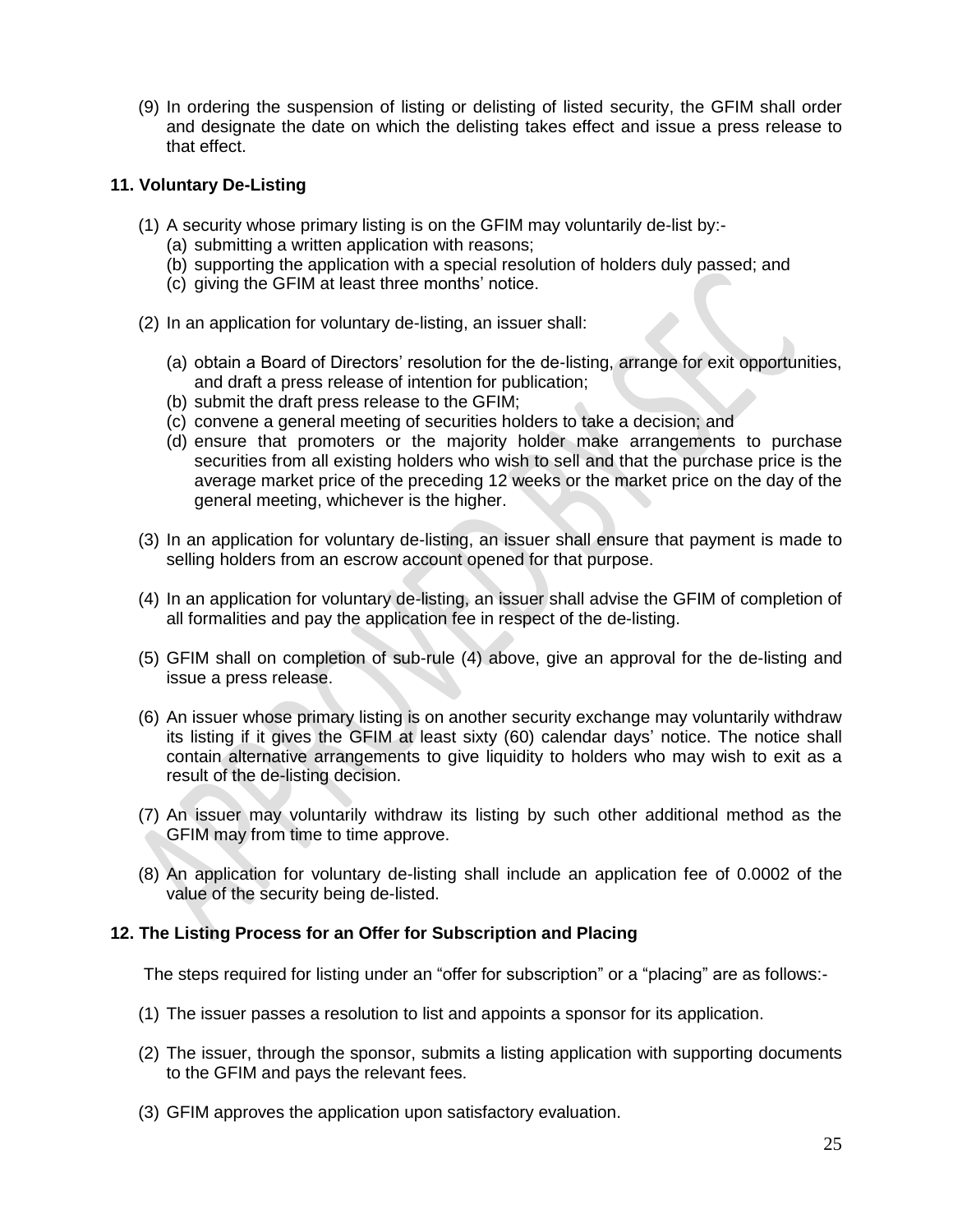- (4) The prospectus is published after SEC approval and the offer is launched.
- (5) At the end of the offer the securities account of successful applicants in the CSD are credited.
- (6) GFIM admits the securities for trading.

#### **13. The Process for Listing by Introduction**

- (1) An issuer seeking to list securities on the GFIM by Introduction shall file a prospectus or statement in lieu of prospectus for review by the Securities and Exchange Commission and thereafter publish same.
- (2) The issuer shall appoint a GFIM Dealing Member to sponsor its application.

#### **14. Supporting papers to be filed with application for listing**

The following documents must be filed in support of a listing application by an issuer.

- (ii) one (1) hard copy and a soft copy of the regulations of the issuer
- (iii) copy of the certificate of incorporation and certificate to commence business
- (iiii) copy of the resolution authorising the issuer to apply for listing
- (iiv)copy of the issuer"s annual report for each of the preceding three (3) financial years
- (iv) one (1) hard copy and a soft copy of the draft prospectus or offering document being submitted to the Securities and Exchange Commission
- (ivi)one (1) copy of Undertaking to conform to listing regulations of the GFIM
- (ivii) one (1) copy of a tax clearance certificate and a social security clearance certificate or other documents evidencing the due discharge of the applicant"s tax and social security obligations

#### **15. Contents of an original listing application**

An application for original listing of debt securities shall provide the following:

- (a) full title of issue;
- (b) summary of the trust deed;
- (c) particulars of trustee;
- (d) date of authorisation for issue, including directors, holders or any Government authority;
- (e) amount authorised, amount issued to-date, amount retired and amount outstanding;
- (f) date of issue and maturity;
- (g) interest rate; and
- (h) dates for payment of principal and interest and currency in which payable;
- (i) any tax exemption;
- (j) denomination issuable; and
- (k) details of conversion of convertible securities, if any.

#### **16. Continuing Listing Obligations**

(1) The following matters shall be immediately announced by an issuer:-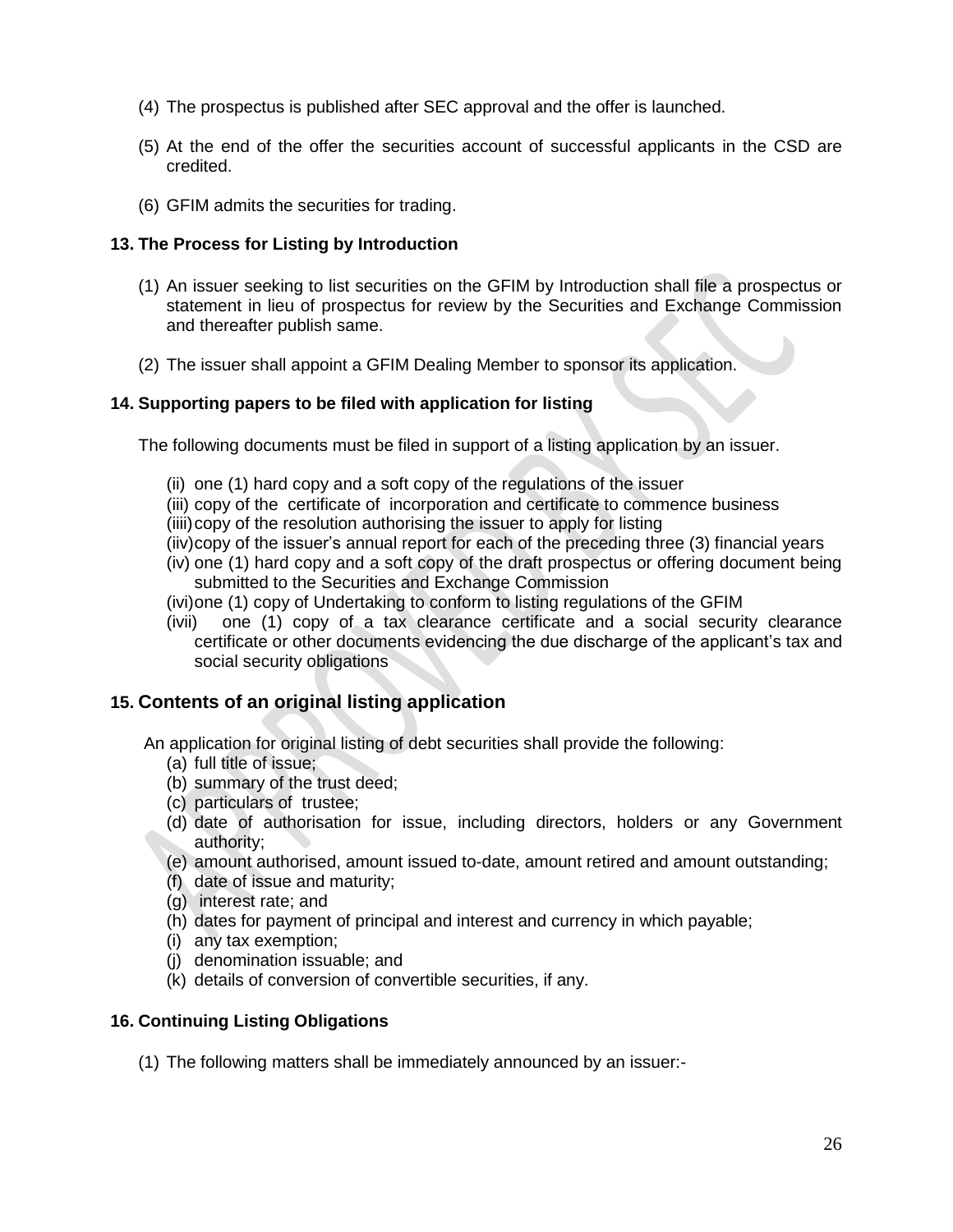- (ii) any information concerning the issuer and/or of its subsidiaries necessary to avoid the establishment of a false market in the securities or which is likely to materially affect the price of the securities;
- (iii) any intention to fix a books closing date and the reason therefor;
- (iiii)any meeting of security holders, at least 21 days before such meeting is held;
- (iiv)any change in address of corporate office;
- (iv) any change in the directors, company secretary or auditors of the issuer;
- (ivi)any proposed alteration of the regulations of the issuer; and
- (ivii) any application filed with a court to wind up the issuer.
- (2) An issuer of listed securities shall:-
	- (a) maintain high standards of disclosure;
	- (b) fully disclose to the public, the information necessary to make informed investment decisions;
	- (c) secure the immediate release of information, which might be reasonably expected to have a material effect on the market activity and price of its listed securities;
	- (d) ensure the maintenance of a fair and orderly market in its securities; and
	- (a) ensure that all investors have simultaneous and equal access to the same information.
- (3) Immediate disclosure should be made of material information about an issuer"s affairs or about events or conditions in the market for the issuer's securities which meets either of the following:
	- (a) where the information is likely to have a significant effect on the price of the securities, or
	- (b) where such information (after any necessary interpretation by securities analysts or other experts) is likely to be considered important, by a reasonable investor in determining his choice of action.
- (4) The following events would require prompt announcement:
	- (a) non- payment of interest on the "due date";
	- (b) non-payment of capital on the redemption date;
	- (c) change of directors, secretary, registrars or auditors of the issuer;
	- (d) change of address of the registered office of the issuer or of any offices at which the register of the securities of the issuer is kept;
	- (e) call of securities for redemption; and
	- (f) event of default on interest and/or principal payments.
- (5) The following information would require a prompt announcement if considered material in the opinion of the Board of Directors.
	- (a) any change in the corporate purpose and any material alterations in the issuer"s operations or the initiation of new operations.
	- (b) any occurrence of an event of default under the terms and conditions of any issue of debentures, promissory notes, bonds or any other security issued by the issuer.
	- (c) any other information or event which in the opinion of the Board is material.
- (6) All announcements mentioned above that have to be communicated to the GFIM shall be in writing and shall be duly signed by an authorized officer of the issuer.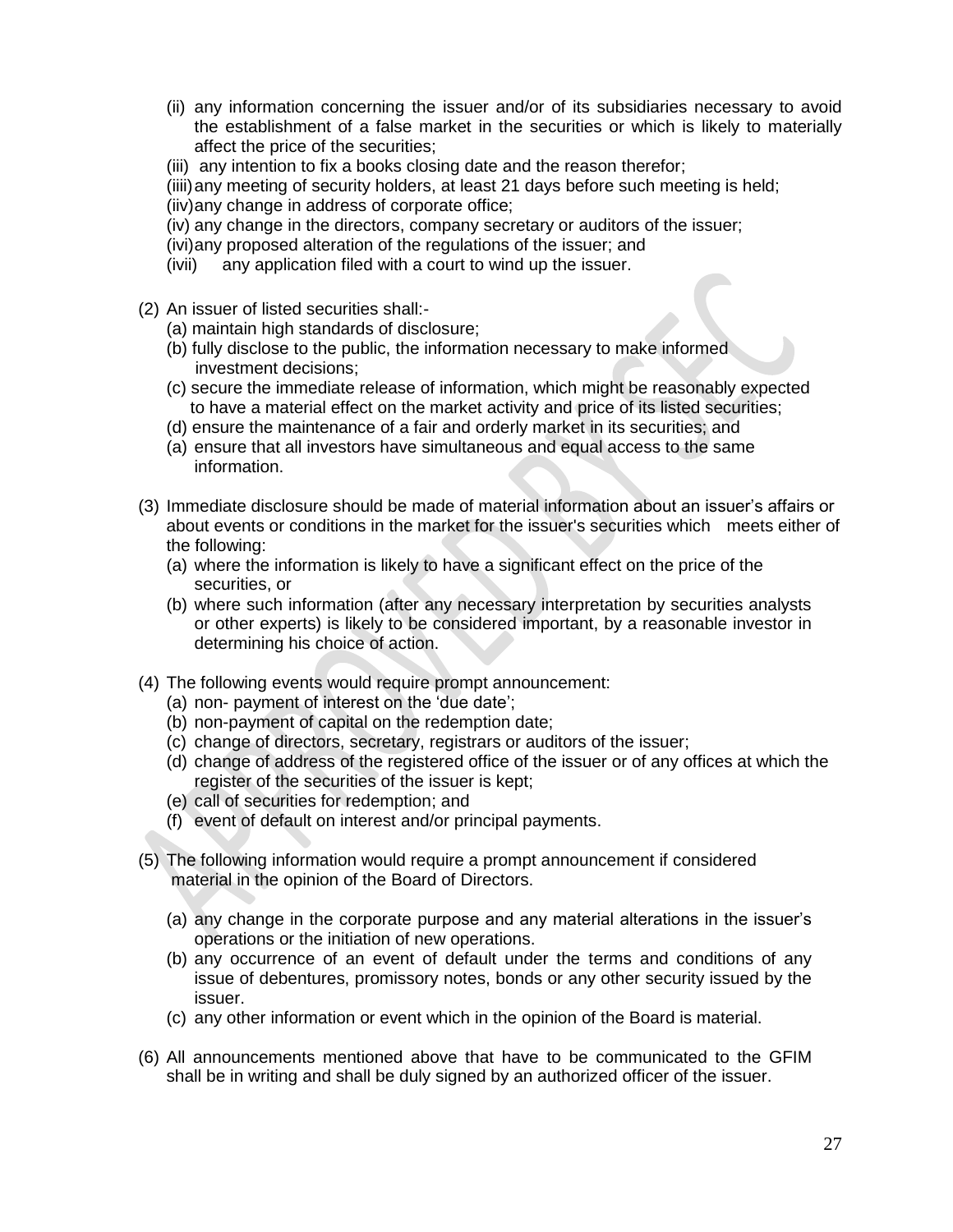## **17. Alteration of Issuer's Regulations**

An issuer whose securities have been admitted to the GFIM shall not delete, amend or add to any of their existing regulations unless prior written approval has been sought and obtained from the GFIM for such deletion, amendment or addition.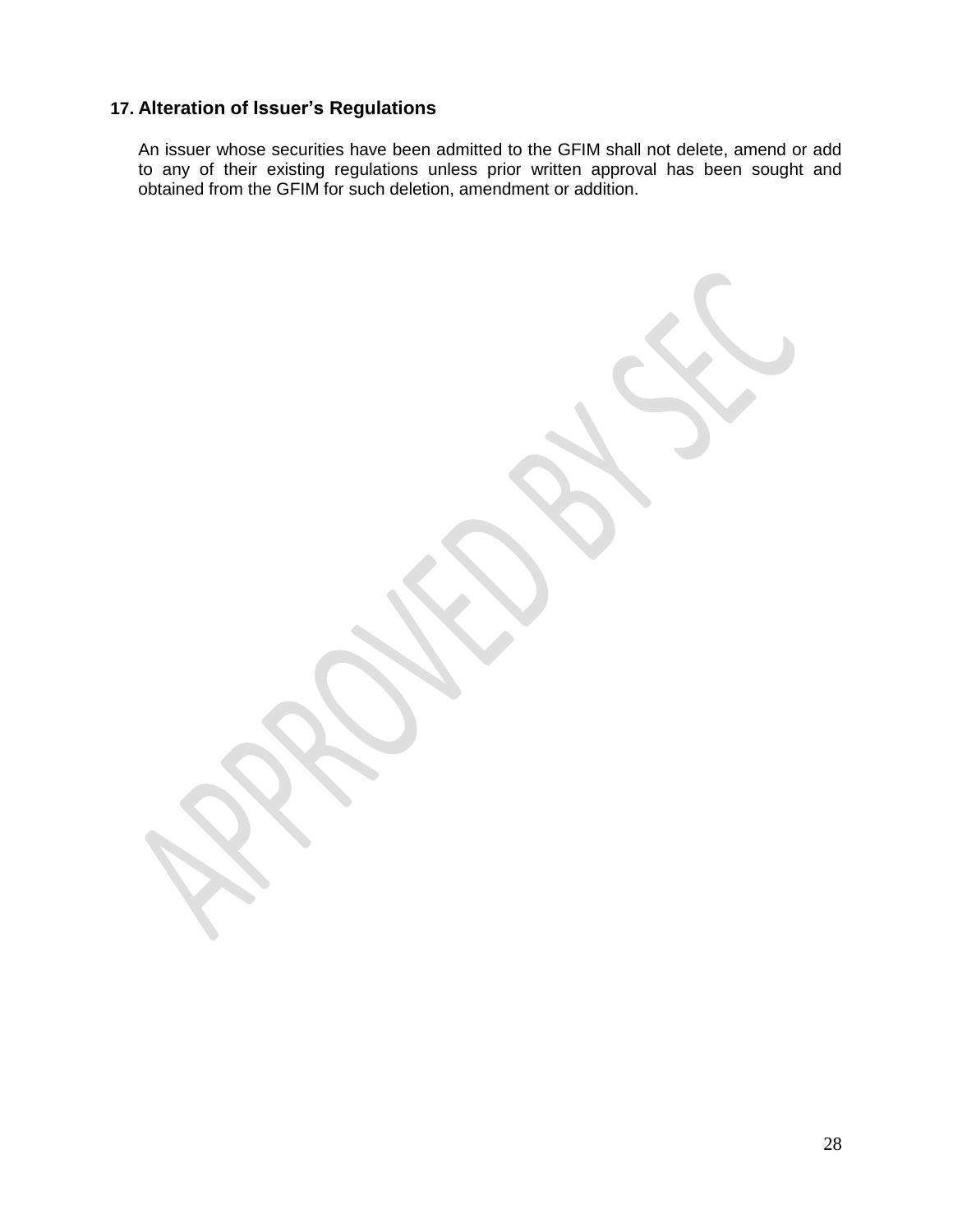## **Part 9: OTHERS**

#### **1. Dissemination of Trading Results**

- (1) Results of secondary trading activities in all GFIM securities shall be published by the GFIM at the end of each trading day.
- (2) All reports that are available in the Trading system shall be available to GFIM Dealing Members once they log into the system.
- (3) Information on trading results, market reports and live feed information of GFIM transactions shall be jointly owned by the third party provider and the Ghana Stock Exchange (GSE).

#### **2. Regulatory Reporting Requirements**

- (1) All GFIM Dealing Members shall, in respect of trades executed, comply with the reporting requirement set by the GFIM from time to time.
- (2) Regulatory oversight of the activities of the GFIM shall be exercised first by the GFIM as a self-regulatory institution and next by the SEC as the regulator of the capital market.
- (3) The Bank of Ghana shall consult the SEC in matters relating to the listing of securities issued by it or on behalf of the Government of Ghana.
- (4) GFIM shall submit to SEC, daily trading results at the end of each trading day and monthly trading reports at the end of each month.

#### **3. Access and Security**

- (1) A GFIM Dealing Member shall diligently take up security measures concerning its own personnel, physical access to computers and other equipment connected to the trading system and the confidentiality of usernames and passwords.
- (2) A GFIM Dealing Member shall be responsible for taking up the appropriate insurance cover including those for assets, fraud in respect of its secondary trading operations.
- (3) A GFIM Dealing Member shall at all times ensure that it is only registered traders have access to the trading system.
- (4) A GFIM Dealing Member shall be liable for any loss arising from unauthorized access to the trading system for the input of orders or the execution of transactions.
- (5) A GFIM Dealing Member unable to access the system shall inform the GFIM and if needed request the removal of unexecuted orders from the system.
- (6) Where circumstances render the main trading System un-accessible to majority of dealers, the GFIM shall inform dealers.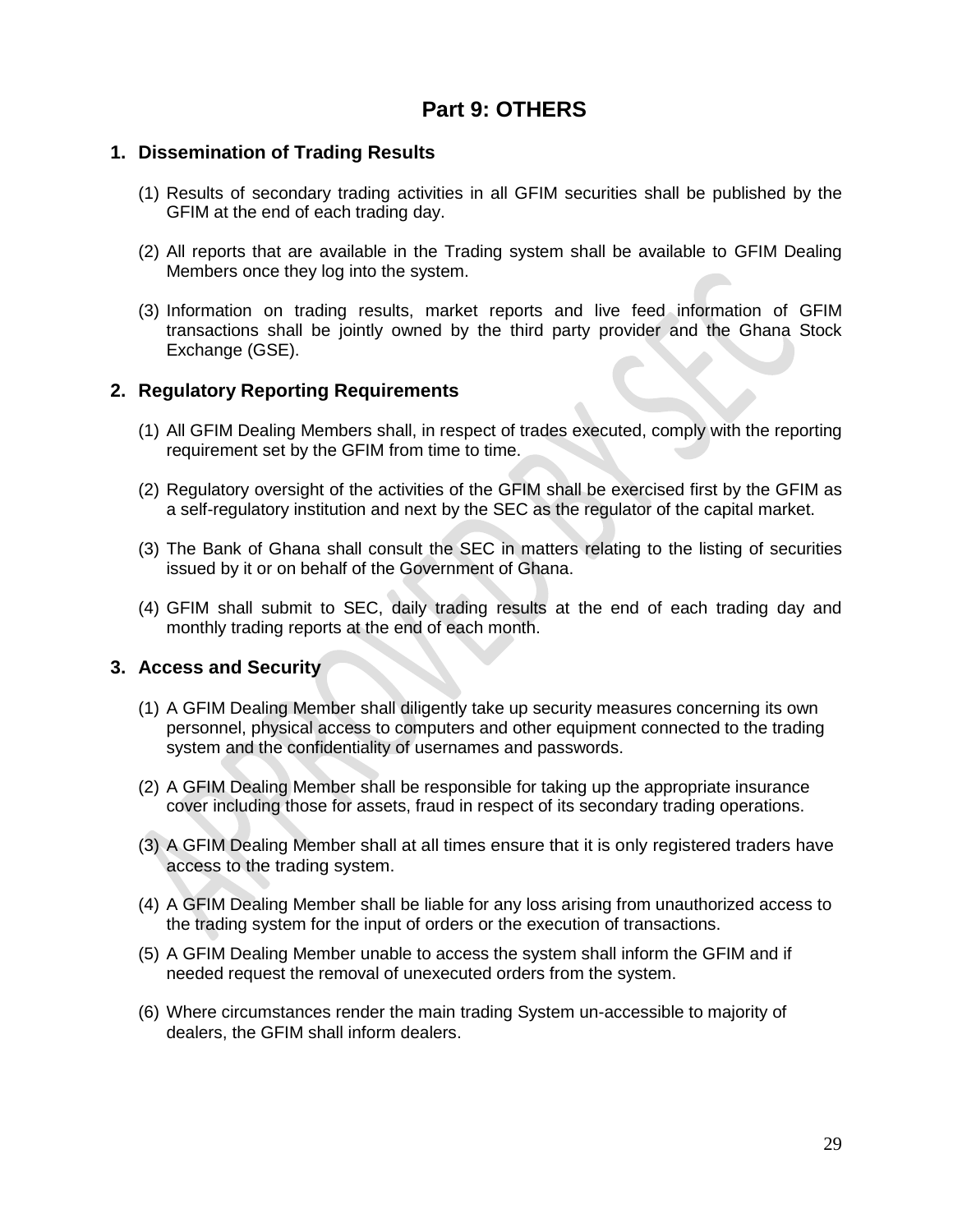#### **4. Initiation of Inspection of GFIM Dealing Members**

- (1) The Exchange shall carry out a GFIM Dealing Member inspection as follows:-
	- (a) Regular inspection An inspection that the Exchange carries out on a regular basis according to its inspection schedule.
	- (b) Special Inspection An inspection that the Exchange carries out at any time as the Exchange deems it necessary.
- (2) The Exchange may, when deemed necessary, carry out the inspection pursuant to rule 4(1) jointly with related institutions.

#### **5. Methods of Inspecting GFIM Dealing Members**

- (1) Inspection shall be carried out either by:
	- (a) on-site inspection where the market surveillance staff visits the head-office, branch office or any other business location of the GFIM Dealing Member and conduct inspection in person; or
	- (b) written inspection made through correspondence.

In each case, the Exchange shall give prior written notification to the GFIM Dealing Member.

- (2) When deemed necessary for the inspection pursuant to Rule 4(1), the Exchange may request the GFIM Dealing Member to submit information, or to conduct its own in-house examination and submit the results thereof to the Exchange.
- (3) Where a site inspection is carried out pursuant to Rule 5(1), the market surveillance staff shall present the inspection mandate issued by the Exchange to the concerned persons.

#### **6. Inspection and Surveillance Reports to SEC**

- (1) The Exchange shall provide the SEC with monthly reports of its surveillance activities of GFIM Dealing Members.
- (2) Notwithstanding rule 6(1) above, matters of material importance shall be promptly reported to the SEC even when the Exchange"s investigations are being carried out.

#### **7. International Securities Identification Numbers (ISINs**)

 Where practicable, orders placed in the Trading system shall indicate the ISIN or the security code for the securities concerned.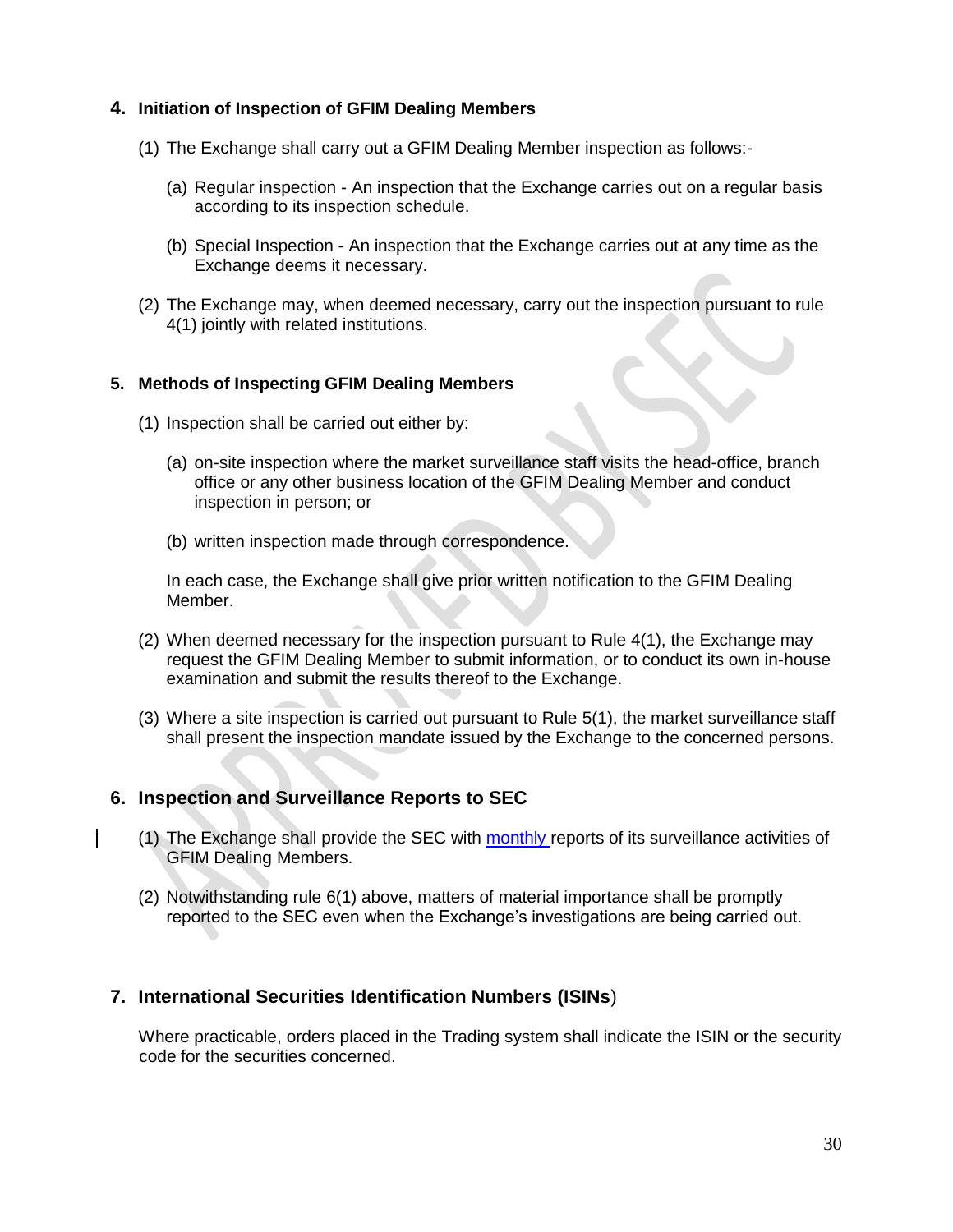#### **8. Records**

- (1) Every GFIM Dealing Member shall keep and maintain such accounting and other records of their activities on the GFIM including date and time of receipt of each client"s order.
- (2) GFIM Dealing Members shall file quarterly reports of:
	- (a) proprietary position statement on holdings in different categories of securities; and
	- (b) position statement of non-resident foreign investors in different categories of securities.
- (3) GFIM Dealing Members shall maintain separate accounts and records for monies received from or on account of their clients.
- (4) GFIM Dealing Members shall maintain separate accounts and records for their proprietary transactions.

#### **9. Liability**

- (1) When acting in good faith and without negligence, the GFIM shall not be liable to any GFIM Dealing Member or investor for:
	- (a) any loss of opportunity, profit, goodwill, interest or use of money or securities;
	- (b) any other special, indirect or consequential loss, damage, expense, liability or claim;

suffered or incurred by the dealer or investor arising from or related to the trading system.

- (2) The GFIM"s liability to any dealer in respect of the Trading System, for a loss not excluded by the Rules or arising from any other cause, shall in any event be limited to the net amount that the GFIM recovers from its insurers or any other person for and in respect of that loss.
- (3) Where the aforesaid liability is incurred by GFIM towards more than one dealer or investor, the net amount recovered by the GFIM as aforesaid is what shall be distributed among all such dealers and investors pro rata in relation to their entitlement.

#### **10.GFIM System Failure**

Where the GFIM or a GFIM Dealing Member"s registered trader is unable to operate trading system due to a system failure or due to an act of God or force majeure or any act outside the control of GFIM, the GFIM shall not be liable to pay any compensation or indemnity to any person who incurs a loss as a result of a delay in effecting any transaction.

#### **11.Dealers' System Failure**

If a GFIM Dealing Member" registered trader encounters system problems which prevent it from accessing the trading system, it shall notify the GFIM and the GFIM Dealing Member may request the deletion of all its orders from the trading system.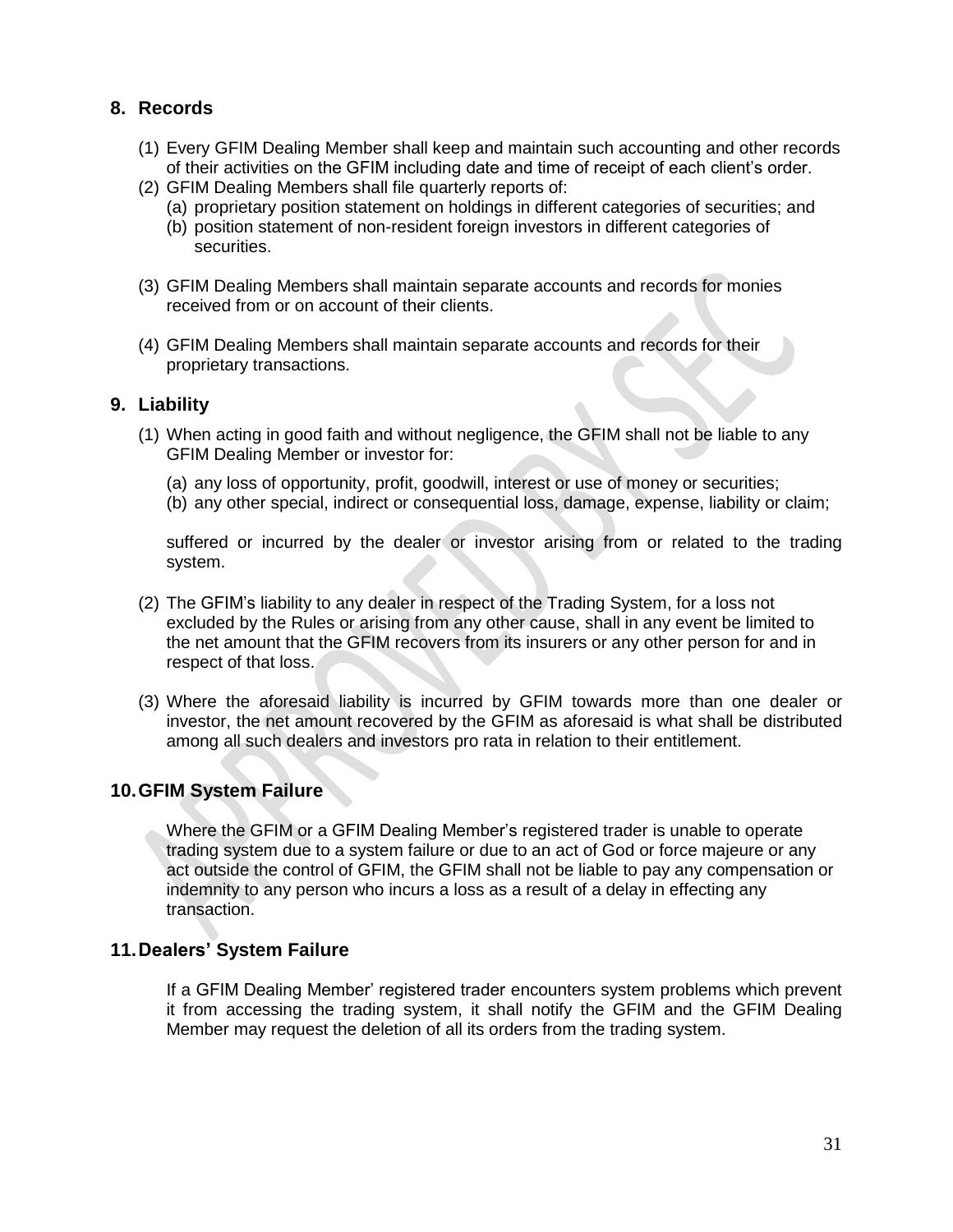#### **12.Power to Modify Rules**

- (1) The Governing Committee of the GFIM may by itself or through the head of GFIM, waive the application of any of the requirements of the GFIM Manual as it deems fit in any particular circumstance, and upon sufficient justification being provided to it.
- (2) The SEC shall be given prior notification of exemptions and waivers. Waivers and exemptions shall be granted upon receipt of acknowledgement and consent from the SEC.
- (3) Any amendment of these Rules shall be made with the prior approval of the SEC.

#### **13.Definitions**

*In this Manual unless the context otherwise requires:-*

**ACI Ghana** refers to the Association of Financial Markets, Ghana

**Admission** of a security onto the GFIM shall be synonymous with the **listing** of that security on the GFIM.

A **Dealer** or an **Authorized Dealer** shall refer to a primary dealer; or a bank licensed by the Bank of Ghana; or a Licensed Dealing Member (LDM) of the Ghana Stock Exchange

**Basis Point** is a unit of measure used frequently in finance to refer to changes in [interest rates](http://www.investopedia.com/terms/i/interestrate.asp) and [bond](http://www.investopedia.com/terms/b/bond.asp) [yields](http://www.investopedia.com/terms/y/yield.asp) and is equivalent to 0.01% or 1/100th of a percent or 0.0001 in decimal form.

**BoG or Central bank** means the Bank of Ghana or the Central Bank of Ghana.

**CEO** means the Chief Executive Officer

**CSD** means the Central Securities Depository Ghana Ltd.

**GSE** means the Ghana Stock Exchange.

**GSIA** shall refer to the Ghana Securities Industry Association

**Head of GFIM** shall refer to the executive in charge of the day to day running of the GFIM.

**Independent Director** refers to a non-executive director who is not a substantial shareholder, or representative of a substantial shareholder and is free of any relationship with the company or its parent that may impair his or her ability to make his or her judgement.

An **ISIN** shall refer to the international securities identification number issued for a security. **KYC** shall refer to "Know Your Client"

**Illiquid Security** refers to a security which cannot be sold or bought easily without a significant loss in value due to lack of investors or fewer holders

**LDM** refers to a Licensed Dealing Member of the Ghana Stock Exchange.